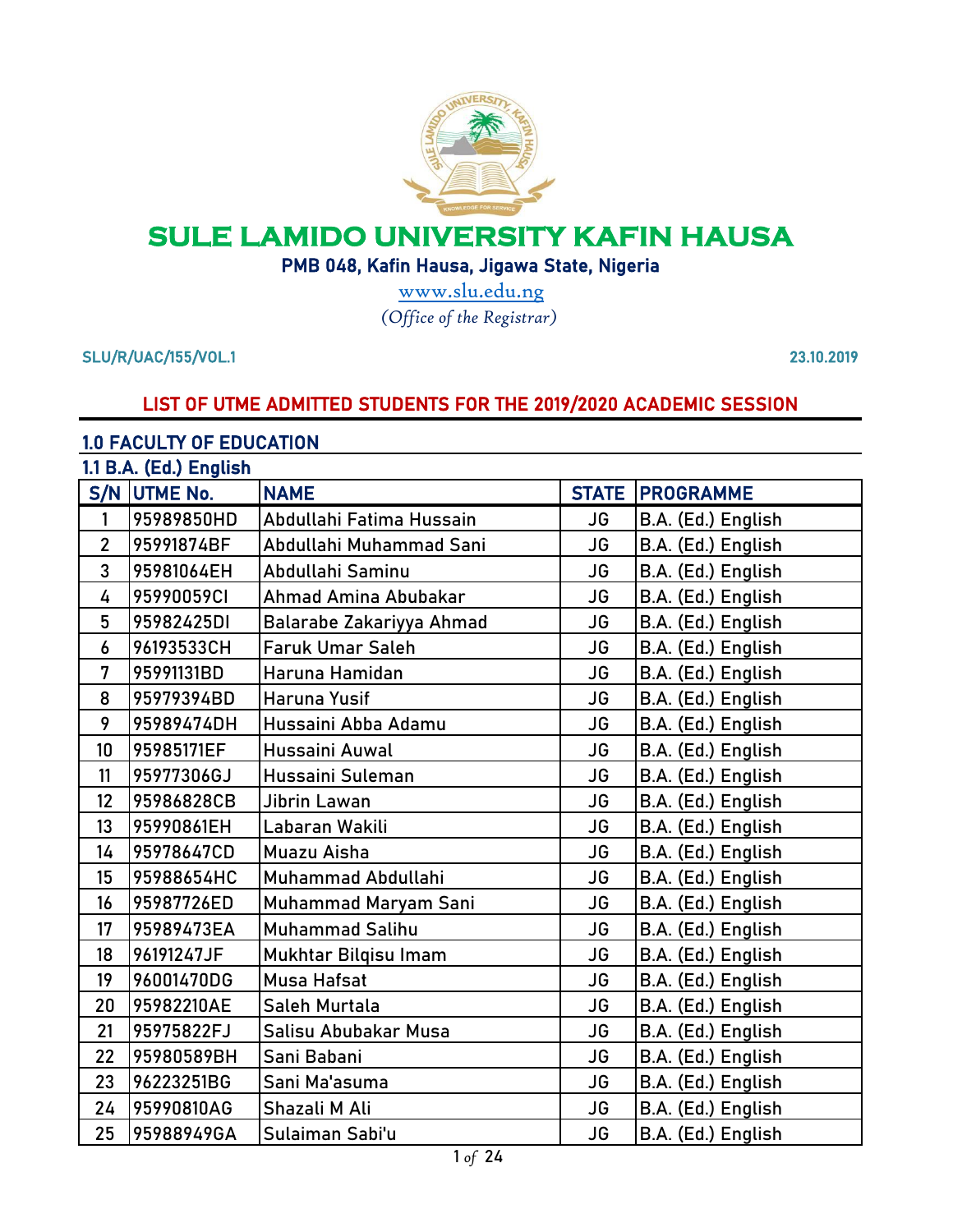| 26 | 95992580DB | <b>Usman Munzali</b>        | <b>JG</b> | B.A. (Ed.) English |
|----|------------|-----------------------------|-----------|--------------------|
| 27 | 95989386BA | <b>Usman Shehu Sambo</b>    | <b>JG</b> | B.A. (Ed.) English |
| 28 | 96143784II | Yahaya Abba Abdullahi       | KN        | B.A. (Ed.) English |
| 29 | 95984556EH | Yau Muktar                  | <b>JG</b> | B.A. (Ed.) English |
| 30 | 95991399IC | Yusuf Aishat                | <b>JG</b> | B.A. (Ed.) English |
| 31 | 95987285AI | Abdullahi Adamu             | <b>JG</b> | B.A. (Ed.) English |
| 32 | 95991794GB | Abdullahi Aliyu             | <b>JG</b> | B.A. (Ed.) English |
| 33 | 95974792EF | Abdullahi Buhari            | <b>JG</b> | B.A. (Ed.) English |
| 34 | 95987744IG | Abdullahi Dalha             | <b>JG</b> | B.A. (Ed.) English |
| 35 | 95989228JG | Abdullahi Kabiru            | <b>JG</b> | B.A. (Ed.) English |
| 36 | 95991732FD | Abdullahi Muhammad          | <b>JG</b> | B.A. (Ed.) English |
| 37 | 95977435HA | Abubakar Aliyu              | <b>JG</b> | B.A. (Ed.) English |
| 38 | 95991571FB | Abubakar Garba Muhammad     | <b>JG</b> | B.A. (Ed.) English |
| 39 | 95976515BH | Aliyu Ruqayyah              | 0Y        | B.A. (Ed.) English |
| 40 | 96717721CH | <b>Bako Habibu</b>          | <b>NS</b> | B.A. (Ed.) English |
| 41 | 95984781FB | <b>Bello Muhammad Hauwa</b> | <b>JG</b> | B.A. (Ed.) English |
| 42 | 95988365GG | Garba Shehu                 | <b>JG</b> | B.A. (Ed.) English |
| 43 | 97481409AG | Haladu Hussainah Ungogo     | <b>KN</b> | B.A. (Ed.) English |
| 44 | 95978022FF | Hamza Aminu                 | JG        | B.A. (Ed.) English |
| 45 | 95992241HI | Hamza Fatimah               | <b>JG</b> | B.A. (Ed.) English |
| 46 | 95975908JC | Haruna Uzairu               | <b>JG</b> | B.A. (Ed.) English |
| 47 | 95975813IG | Hassan Abubakar             | JG        | B.A. (Ed.) English |
| 48 | 95975997BJ | Hussaini Rabiu              | <b>JG</b> | B.A. (Ed.) English |
| 49 | 95991188DG | <b>Ibrahim Muhammad</b>     | <b>JG</b> | B.A. (Ed.) English |
| 50 | 95992356CE | <b>Isah Muhammad Aliyu</b>  | <b>JG</b> | B.A. (Ed.) English |
| 51 | 95992235JG | Jafar Muhammad              | <b>JG</b> | B.A. (Ed.) English |
| 52 | 96168903AD | Laduwa Zahra'u Rabi'u       | <b>KN</b> | B.A. (Ed.) English |
| 53 | 95976694GC | Lawan Abdulaziz             | JG        | B.A. (Ed.) English |
| 54 | 96215571GH | Miko Shu'A Malam            | KN        | B.A. (Ed.) English |
| 55 | 95987403EC | <b>Muhammad Bilyaminu</b>   | JG        | B.A. (Ed.) English |
| 56 | 95992206IG | Muhammad Lawan Idris        | <b>JG</b> | B.A. (Ed.) English |
| 57 | 95987388IH | <b>Muhammad Suleiman</b>    | <b>JG</b> | B.A. (Ed.) English |
| 58 | 95990822GH | Muhammad Suleiman Haruna    | JG        | B.A. (Ed.) English |
| 59 | 95986617HC | <b>Muhammad Yahya</b>       | JG        | B.A. (Ed.) English |
| 60 | 95988133ID | <b>Muhammad Zakar</b>       | <b>JG</b> | B.A. (Ed.) English |
| 61 | 95987922DH | Muhd Abdullahi Shuaibu      | <b>JG</b> | B.A. (Ed.) English |
| 62 | 95986022BE | Nasir Ibrahim               | JG        | B.A. (Ed.) English |
| 63 | 95990133JH | Saidu Saidu                 | JG        | B.A. (Ed.) English |
| 64 | 95987756FA | Salisu Abdulkadir Hamza     | JG        | B.A. (Ed.) English |
| 65 | 95976572EA | Salisu Bashari Musa         | JG        | B.A. (Ed.) English |
| 66 | 95976700EE | Ubah Naziru                 | JG        | B.A. (Ed.) English |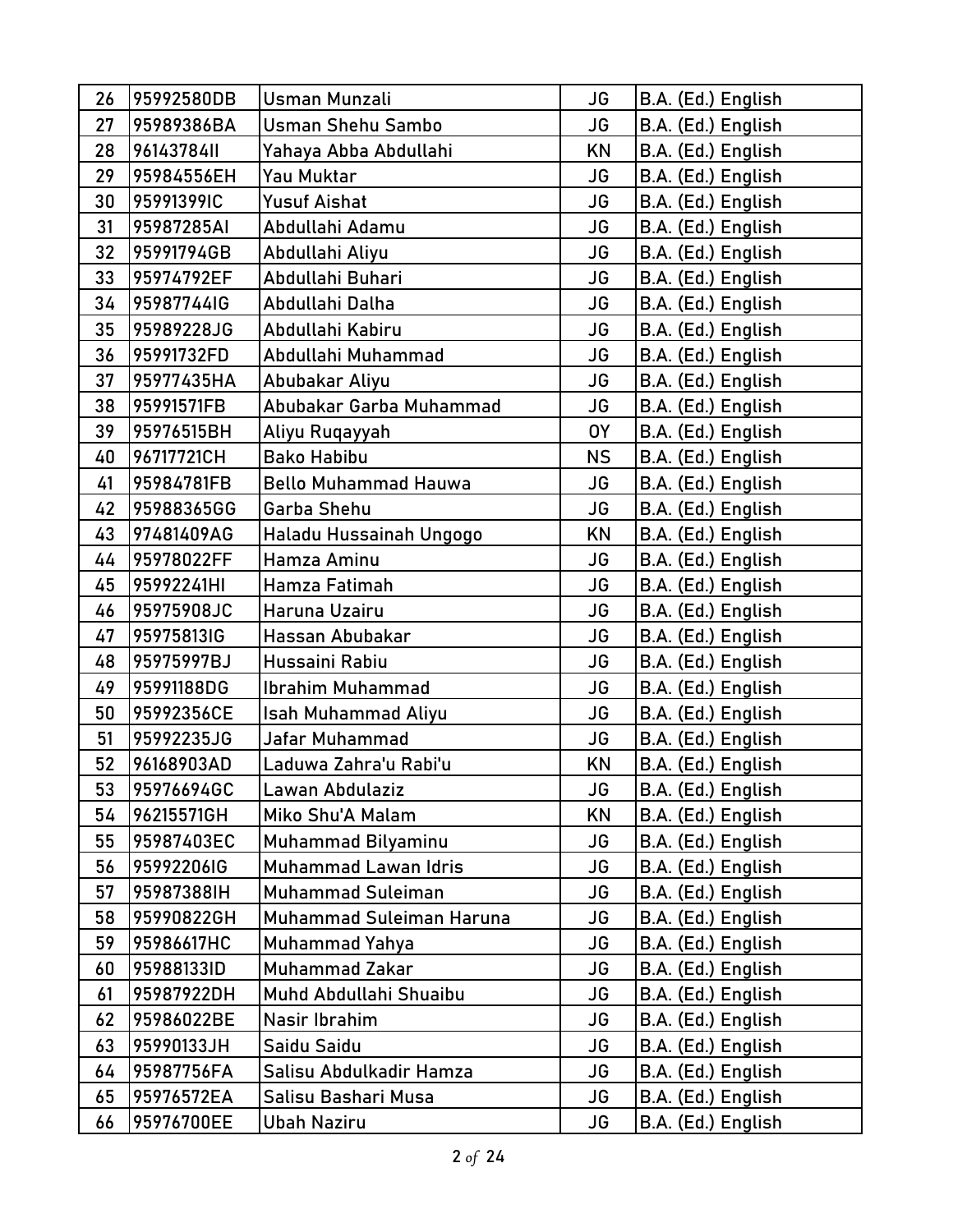| 67 | 95988225AB | Umar Hajjara         | JG | B.A. (Ed.) English |
|----|------------|----------------------|----|--------------------|
| 68 | 95987581JA | Umar Muhammad Ubah   | JG | B.A. (Ed.) English |
| 69 | 96161594AI | <b>Umar Shemau</b>   | JG | B.A. (Ed.) English |
| 70 | 95991742CD | <b>Usman Ibrahim</b> | JG | B.A. (Ed.) English |
| 71 | 95989680AB | Usman Khamisu        | JG | B.A. (Ed.) English |
| 72 | 95978109IF | Ya'u Kabiru          | JG | B.A. (Ed.) English |
| 73 | 95991077HI | Yahuza Ibrahim       | JG | B.A. (Ed.) English |

## 1.2 B.Sc. (Ed.) Biology

| S/N          | UTME No.   | <b>NAME</b>                 |           | <b>STATE   PROGRAMME</b> |
|--------------|------------|-----------------------------|-----------|--------------------------|
| 1            | 95991936CD | Abubakar Yusuf              | <b>JG</b> | B.Sc. (Ed.) Biology      |
| $\mathbf{2}$ | 96187923HG | Adamu Aisha Maigoro         | JG        | B.Sc. (Ed.) Biology      |
| 3            | 95990369GI | <b>Ibrahim Hafsat Bale</b>  | JG        | B.Sc. (Ed.) Biology      |
| 4            | 95992041JG | Muhammad Ali Ali            | <b>JG</b> | B.Sc. (Ed.) Biology      |
| 5            | 95988273FB | Muhammad Maryam Zakar       | <b>JG</b> | B.Sc. (Ed.) Biology      |
| 6            | 96216648DH | <b>Muhammad Muhammad</b>    | JG        | B.Sc. (Ed.) Biology      |
| 7            | 95991279FE | <b>Muhammad Zainab</b>      | <b>JG</b> | B.Sc. (Ed.) Biology      |
| 8            | 95991823HB | Saleh Abdulrafiu            | <b>JG</b> | B.Sc. (Ed.) Biology      |
| 9            | 96161616DJ | Sufyan Rahama               | <b>JG</b> | B.Sc. (Ed.) Biology      |
| 10           | 95991964DG | Abdulaziz Halima Abdul      | JG        | B.Sc. (Ed.) Biology      |
| 11           | 96741518CI | Abdullahi Maryam            | <b>JG</b> | B.Sc. (Ed.) Biology      |
| 12           | 95987455IA | Abdullahi Suleinan Shu'aibu | <b>JG</b> | B.Sc. (Ed.) Biology      |
| 13           | 95987750GI | Abubakar Hassan A           | <b>JG</b> | B.Sc. (Ed.) Biology      |
| 14           | 9599013611 | Abubakar Muhammad           | <b>JG</b> | B.Sc. (Ed.) Biology      |
| 15           | 97300214AD | Adam Maimunat Sulaiman      | JG        | B.Sc. (Ed.) Biology      |
| 16           | 95975152DC | Ado Nura                    | <b>JG</b> | B.Sc. (Ed.) Biology      |
| 17           | 96156653IH | Ahmad Nabila Hassan         | JG        | B.Sc. (Ed.) Biology      |
| 18           | 95992578DH | <b>Ahmad Umar Bilkisu</b>   | JG        | B.Sc. (Ed.) Biology      |
| 19           | 95990583AI | Ahmed Amina Ishaq           | <b>JG</b> | B.Sc. (Ed.) Biology      |
| 20           | 95991875BC | Baffa Aisha                 | <b>JG</b> | B.Sc. (Ed.) Biology      |
| 21           | 95975500FF | Baffa Hadiza                | JG        | B.Sc. (Ed.) Biology      |
| 22           | 96221029IG | Fatima Abdulrahman          | <b>JG</b> | B.Sc. (Ed.) Biology      |
| 23           | 96494398BH | Fatima Muhammad Inuwa       | <b>JG</b> | B.Sc. (Ed.) Biology      |
| 24           | 95991852IB | Hamisu Nura Ali             | <b>JG</b> | B.Sc. (Ed.) Biology      |
| 25           | 96137903HH | Laduwa Sumayya Rabi'u       | <b>KN</b> | B.Sc. (Ed.) Biology      |
| 26           | 95990593HF | Muhammad Sani Bashir        | JG        | B.Sc. (Ed.) Biology      |
| 27           | 95983341AG | Nazifi Ubale                | JG        | B.Sc. (Ed.) Biology      |
| 28           | 95977111HC | Sabo Salisu                 | <b>JG</b> | B.Sc. (Ed.) Biology      |
| 29           | 95986129IB | Sagir Ibrahim               | JG        | B.Sc. (Ed.) Biology      |
| 30           | 95983620EC | Saifullahi Kabiru           | JG        | B.Sc. (Ed.) Biology      |
| 31           | 95983796JG | Sani Khadija Ahmad          | JG        | B.Sc. (Ed.) Biology      |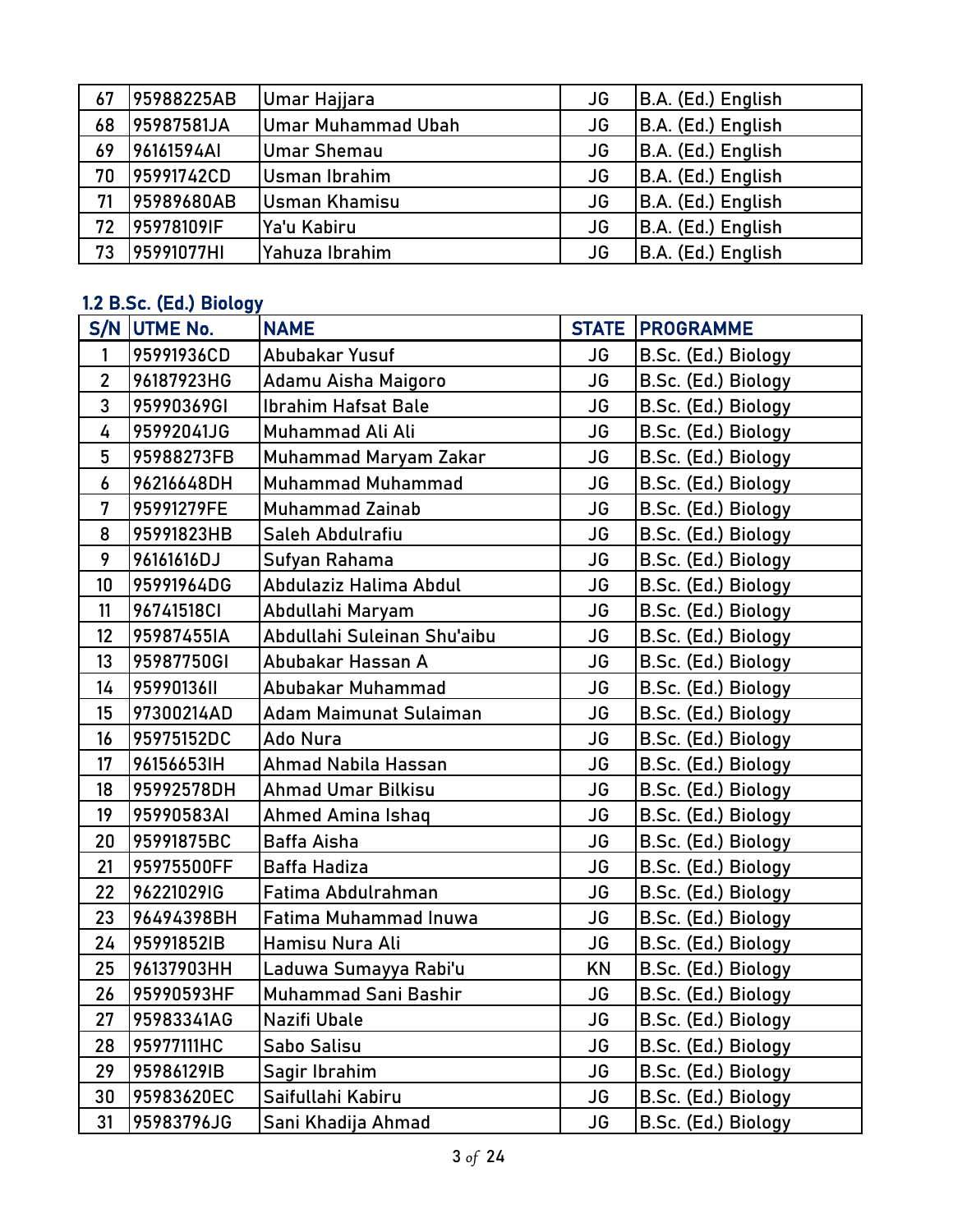| 32 | 95981950AI | Suleiman Bazanga Sharhabeela | JG | B.Sc. (Ed.) Biology |
|----|------------|------------------------------|----|---------------------|
| 33 | 95987404DJ | Suleiman Ismaila             | JG | B.Sc. (Ed.) Biology |
| 34 | 95989661FI | Suleman Isyaku               | JG | B.Sc. (Ed.) Biology |
| 35 | 95975056CJ | Ubale Murtala                | JG | B.Sc. (Ed.) Biology |
| 36 | 95986906HI | Umar Zainab Sani             | JG | B.Sc. (Ed.) Biology |
| 37 | 95993523BF | Yahaya Ismail                | JG | B.Sc. (Ed.) Biology |

## 1.3 B.Sc. (Ed.) Chemistry

|                | na miaan (man) anannaan j<br>S/N UTME No. | <b>NAME</b>               | <b>STATE</b>   | <b>PROGRAMME</b>      |
|----------------|-------------------------------------------|---------------------------|----------------|-----------------------|
| $\mathbf{1}$   | 95974740AH                                | Abdulhadi Umar            | JG             | B.Sc. (Ed.) Chemistry |
| $\overline{2}$ | 95992900EB                                | Abdulhamid Mukhtar        | <b>JG</b>      | B.Sc. (Ed.) Chemistry |
| 3              | 95993169BA                                | Abdulhamid Usman          | JG             | B.Sc. (Ed.) Chemistry |
| 4              | 95981917BA                                | Abdullahi Hafsat          | JG             | B.Sc. (Ed.) Chemistry |
| 5              | 95989860ED                                | Abdullahi Husaina Usman   | <b>JG</b>      | B.Sc. (Ed.) Chemistry |
| 6              | 95991049GF                                | Abdulwahab Hasina         | <b>JG</b>      | B.Sc. (Ed.) Chemistry |
| 7              | 95988782HG                                | Abubakar Hassan           | <b>JG</b>      | B.Sc. (Ed.) Chemistry |
| 8              | 95990209GD                                | Abubakar Hussaini         | <b>JG</b>      | B.Sc. (Ed.) Chemistry |
| 9              | 95980364BD                                | Adamu Ahmad               | <b>JG</b>      | B.Sc. (Ed.) Chemistry |
| 10             | 96163657CH                                | Adnan Sa'adatu            | KN             | B.Sc. (Ed.) Chemistry |
| 11             | 95989564FI                                | Ado Sumayya Barma         | <b>JG</b>      | B.Sc. (Ed.) Chemistry |
| 12             | 95982789BD                                | Ahmad Khadijah            | <b>JG</b>      | B.Sc. (Ed.) Chemistry |
| 13             | 95976854GH                                | <b>Ahmad Yahaya</b>       | <b>JG</b>      | B.Sc. (Ed.) Chemistry |
| 14             | 96187762HE                                | Ali Adam Hassan           | B <sub>0</sub> | B.Sc. (Ed.) Chemistry |
| 15             | 95974894DA                                | Bala Abubakar Wada'u      | <b>JG</b>      | B.Sc. (Ed.) Chemistry |
| 16             | 95979185FI                                | Dayyabu Sale              | <b>JG</b>      | B.Sc. (Ed.) Chemistry |
| 17             | 95988770BF                                | Goroma Yahaya             | <b>JG</b>      | B.Sc. (Ed.) Chemistry |
| 18             | 95991199AD                                | Hashim Isa                | <b>JG</b>      | B.Sc. (Ed.) Chemistry |
| 19             | 95974892DG                                | Ibrahim Rabiu             | JG             | B.Sc. (Ed.) Chemistry |
| 20             | 95977674DC                                | Ibrahim Saadatu           | <b>JG</b>      | B.Sc. (Ed.) Chemistry |
| 21             | 95976599FG                                | Isma'll Khadija           | <b>JG</b>      | B.Sc. (Ed.) Chemistry |
| 22             | 95988074GG                                | Isyaku Sa'ldu B           | <b>JG</b>      | B.Sc. (Ed.) Chemistry |
| 23             | 95978186EI                                | Kawu Abdulrashid          | <b>JG</b>      | B.Sc. (Ed.) Chemistry |
| 24             | 96147329CG                                | Khadija Haruna Bello      | <b>KN</b>      | B.Sc. (Ed.) Chemistry |
| 25             | 95984123IF                                | Saidu Sharifa             | <b>JG</b>      | B.Sc. (Ed.) Chemistry |
| 26             | 95983166EG                                | Shuaibu Abubakar          | <b>JG</b>      | B.Sc. (Ed.) Chemistry |
| 27             | 95994850BB                                | Suleman A. Jazuli         | JG             | B.Sc. (Ed.) Chemistry |
| 28             | 95986968IG                                | Zakar Amina Sulaiman      | JG             | B.Sc. (Ed.) Chemistry |
| 29             | 95988185CE                                | Abdullahi Kabiru A        | <b>JG</b>      | B.Sc. (Ed.) Chemistry |
| 30             | 95989193AH                                | Abdullahi Muhammad Auwal  | JG             | B.Sc. (Ed.) Chemistry |
| 31             | 95989252CE                                | Abdullahi Muhammad Magama | JG             | B.Sc. (Ed.) Chemistry |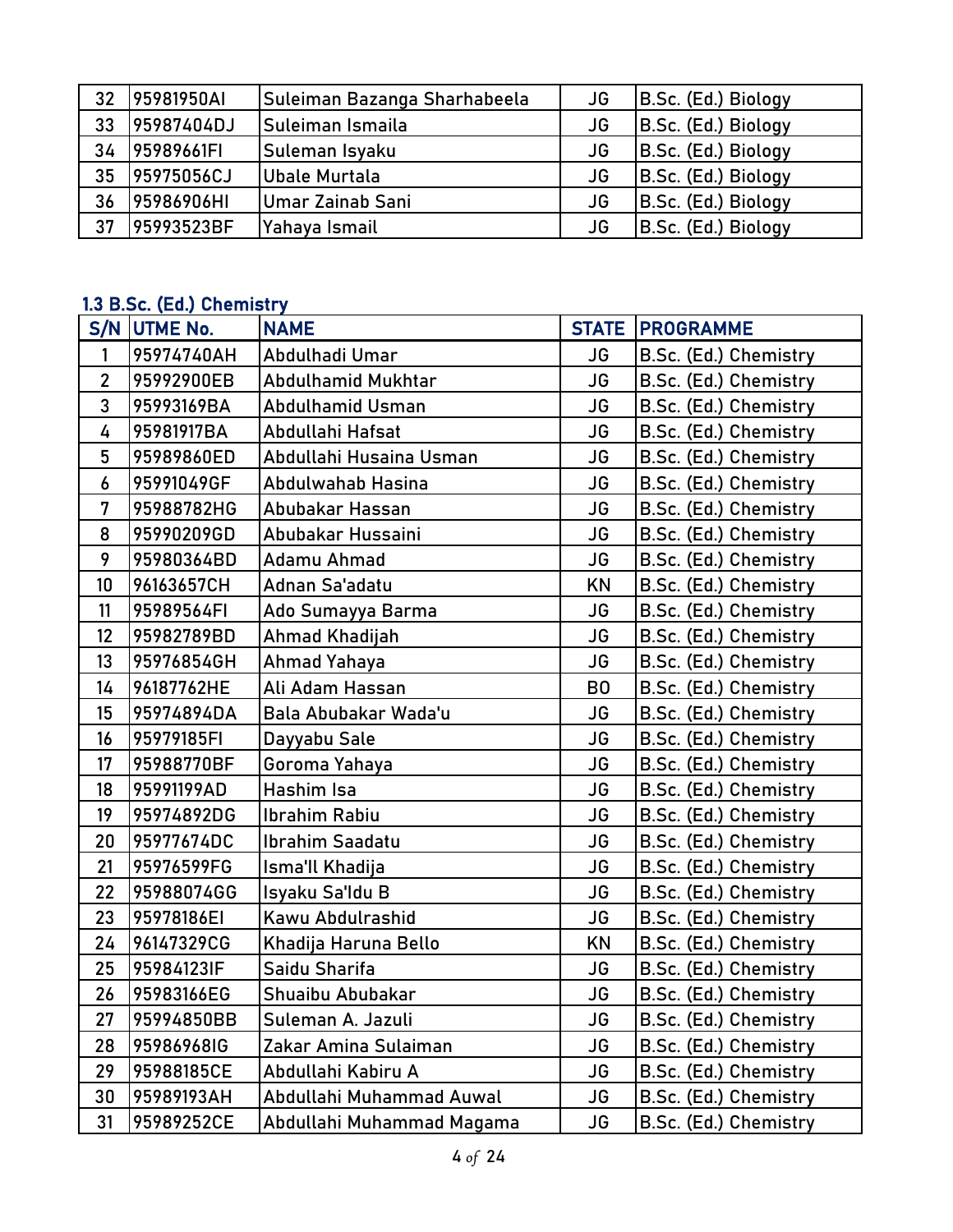| 32 | 95974670CD | Abdullahi Nura              | <b>JG</b> | B.Sc. (Ed.) Chemistry |
|----|------------|-----------------------------|-----------|-----------------------|
| 33 | 95982308AB | Abubakar Rabiatu Ibrahim    | <b>JG</b> | B.Sc. (Ed.) Chemistry |
| 34 | 95990102JD | Aminu Aisha                 | <b>JG</b> | B.Sc. (Ed.) Chemistry |
| 35 | 95980760IG | <b>Bala Zainab</b>          | JG        | B.Sc. (Ed.) Chemistry |
| 36 | 95991266JD | <b>Bulama Zakari</b>        | <b>JG</b> | B.Sc. (Ed.) Chemistry |
| 37 | 95989515BB | Fatima Muhammad Maibeni     | <b>JG</b> | B.Sc. (Ed.) Chemistry |
| 38 | 95981673GD | Hamisu Rahama Ahmad         | <b>JG</b> | B.Sc. (Ed.) Chemistry |
| 39 | 95988469EF | Haruna Isyaku Hussaini      | JG        | B.Sc. (Ed.) Chemistry |
| 40 | 95983043CH | Hassan Amina Abdullahi      | <b>JG</b> | B.Sc. (Ed.) Chemistry |
| 41 | 96134523DC | Hussain Rahama Ahmad        | <b>JG</b> | B.Sc. (Ed.) Chemistry |
| 42 | 95985043EB | Hussaini Maryam Baffa       | <b>JG</b> | B.Sc. (Ed.) Chemistry |
| 43 | 95985690EA | <b>Ibrahim Abdulrazak</b>   | JG        | B.Sc. (Ed.) Chemistry |
| 44 | 95988331HB | Ibrahim Khadija Sa'ad       | <b>JG</b> | B.Sc. (Ed.) Chemistry |
| 45 | 95988397GH | <b>Ibrahim Usama</b>        | <b>JG</b> | B.Sc. (Ed.) Chemistry |
| 46 | 95984577IB | Idris Musa                  | JG        | B.Sc. (Ed.) Chemistry |
| 47 | 95976548BF | Isiyaku Aminu Yaroro        | <b>JG</b> | B.Sc. (Ed.) Chemistry |
| 48 | 95995931GG | Jabir Nafiu                 | <b>JG</b> | B.Sc. (Ed.) Chemistry |
| 49 | 95976129BB | Mannir Hussaini Auwalu      | JG        | B.Sc. (Ed.) Chemistry |
| 50 | 95980620CB | Maryam Abdu Saleh           | JG        | B.Sc. (Ed.) Chemistry |
| 51 | 95989017FA | <b>Muhammad Salma</b>       | <b>JG</b> | B.Sc. (Ed.) Chemistry |
| 52 | 95992242HF | <b>Muhammad Yusuf Abbas</b> | <b>JG</b> | B.Sc. (Ed.) Chemistry |
| 53 | 95985847FE | Muhammed Isah               | JG        | B.Sc. (Ed.) Chemistry |
| 54 | 95975596FI | Musa Hajara A               | JG        | B.Sc. (Ed.) Chemistry |
| 55 | 95979624AC | Na'ibi Hafizu Bashir        | <b>JG</b> | B.Sc. (Ed.) Chemistry |
| 56 | 95987024BF | Sabitu Rabi'u               | <b>JG</b> | B.Sc. (Ed.) Chemistry |
| 57 | 95978579DD | Saidu Anas                  | JG        | B.Sc. (Ed.) Chemistry |
| 58 | 95990920GE | Sani Ahmad                  | JG        | B.Sc. (Ed.) Chemistry |
| 59 | 95975771BI | Sani Ahmad Zainab           | JG        | B.Sc. (Ed.) Chemistry |
| 60 | 95990365IA | Sulaiman Khadijah           | JG        | B.Sc. (Ed.) Chemistry |
| 61 | 95990933CF | Suleiman Barira M           | JG        | B.Sc. (Ed.) Chemistry |
| 62 | 95974275EE | Ubaida Muhammad             | JG        | B.Sc. (Ed.) Chemistry |
| 63 | 95983031GD | Ya'u Maryam Muhammad        | JG        | B.Sc. (Ed.) Chemistry |
| 64 | 96193655EJ | Yahaya Fatima Adam          | JG        | B.Sc. (Ed.) Chemistry |
| 65 | 95990325AG | Yau Badamasi Zakar          | JG        | B.Sc. (Ed.) Chemistry |
| 66 | 95992592JC | <b>Yusuf Abdulmalik</b>     | JG        | B.Sc. (Ed.) Chemistry |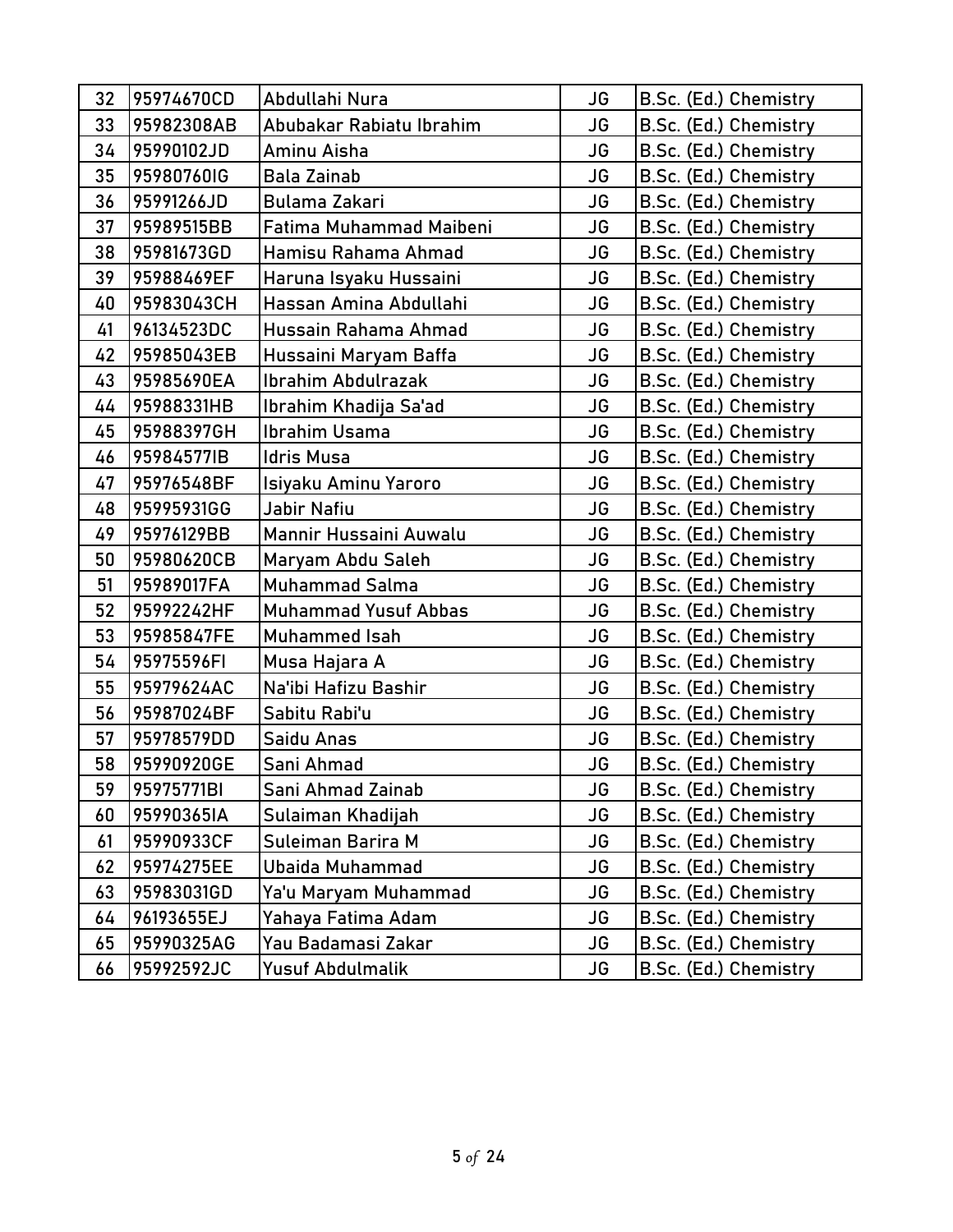## 1.4 B.Sc. (Ed.) Mathematics

|                  | S/N UTME No. | <b>NAME</b>             | <b>STATE</b> | <b>PROGRAMME</b>        |
|------------------|--------------|-------------------------|--------------|-------------------------|
|                  | 95986287JC   | Abbas Abubakar          | JG           | B.Sc. (Ed.) Mathematics |
| $\overline{2}$   | 96216901FE   | Adam Sani Abdullahi     | JG           | B.Sc. (Ed.) Mathematics |
| 3                | 95988204GE   | <b>Binyaminu Sadiq</b>  | JG           | B.Sc. (Ed.) Mathematics |
| 4                | 95976795FA   | Ibrahim Abdullahi       | JG           | B.Sc. (Ed.) Mathematics |
| 5                | 95992639EI   | Rabi'u Nasiru           | JG           | B.Sc. (Ed.) Mathematics |
| $\boldsymbol{6}$ | 95986560EJ   | Sabo Suleman            | JG           | B.Sc. (Ed.) Mathematics |
| 7                | 95979224DI   | Sulaiman Ahmad          | JG           | B.Sc. (Ed.) Mathematics |
| 8                | 95990693GG   | Idris Abdullahi         | JG           | B.Sc. (Ed.) Mathematics |
| 9                | 95976377ED   | Muhammad Abubakar       | JG           | B.Sc. (Ed.) Mathematics |
| 10               | 95991004AG   | Musa Hassan             | <b>JG</b>    | B.Sc. (Ed.) Mathematics |
| 11               | 95989307FD   | <b>Usman Abdulhamid</b> | JG           | B.Sc. (Ed.) Mathematics |

### 1.5 B.Sc. (Ed.) Physics

| S/N            | <b>UTME No.</b> | <b>NAME</b>                | <b>STATE</b> | <b>PROGRAMME</b>    |
|----------------|-----------------|----------------------------|--------------|---------------------|
| 1              | 95989997CA      | Abdulkadir Haruna Bashir   | JG           | B.Sc. (Ed.) Physics |
| $\overline{2}$ | 95995649DJ      | Abdulrazak Alasan          | JG           | B.Sc. (Ed.) Physics |
| 3              | 95985856CH      | Ayuba Ibrahim              | <b>JG</b>    | B.Sc. (Ed.) Physics |
| 4              | 95987471DC      | Garba Suleiman             | <b>JG</b>    | B.Sc. (Ed.) Physics |
| 5              | 95987010FH      | Ibrahim Usman              | <b>JG</b>    | B.Sc. (Ed.) Physics |
| 6              | 95984124IC      | Iliyasu Sani               | <b>JG</b>    | B.Sc. (Ed.) Physics |
| 7              | 95980544FF      | Rukayya Muhammad           | <b>JG</b>    | B.Sc. (Ed.) Physics |
| 8              | 95988811IG      | Sabo Abubakar              | <b>JG</b>    | B.Sc. (Ed.) Physics |
| 9              | 95986139FB      | Sani Ahmad Umar            | <b>JG</b>    | B.Sc. (Ed.) Physics |
| 10             | 95979261CE      | <b>Umar Rabi</b>           | JG           | B.Sc. (Ed.) Physics |
| 11             | 95987027AG      | <b>Yusuf Hauwau Ringim</b> | JG           | B.Sc. (Ed.) Physics |
| 12             | 95995022HH      | Abdulkadir Ummi            | <b>JG</b>    | B.Sc. (Ed.) Physics |
| 13             | 96212619JG      | Adamu Yusuf                | JG           | B.Sc. (Ed.) Physics |
| 14             | 95980667HE      | Baffa Isyaku               | <b>JG</b>    | B.Sc. (Ed.) Physics |
| 15             | 95987852FD      | Idris Nura A               | JG           | B.Sc. (Ed.) Physics |
| 16             | 95991147GC      | Isma'il Aliyu              | <b>JG</b>    | B.Sc. (Ed.) Physics |
| 17             | 95990511DA      | Magaji Aminu.              | <b>JG</b>    | B.Sc. (Ed.) Physics |
| 18             | 95986804JD      | Muhammad Fatima Furya      | <b>JG</b>    | B.Sc. (Ed.) Physics |
| 19             | 95991808BJ      | Muhammad. Abdulmajid       | JG           | B.Sc. (Ed.) Physics |
| 20             | 95989793FA      | <b>Nuhu Khamisu</b>        | JG           | B.Sc. (Ed.) Physics |
| 21             | 96190768HH      | Saleh Muhammad Maigari     | JG           | B.Sc. (Ed.) Physics |
| 22             | 95983473JF      | Tasiu Sadiya               | JG           | B.Sc. (Ed.) Physics |
| 23             | 95976023DI      | Usman Tijjani              | JG           | B.Sc. (Ed.) Physics |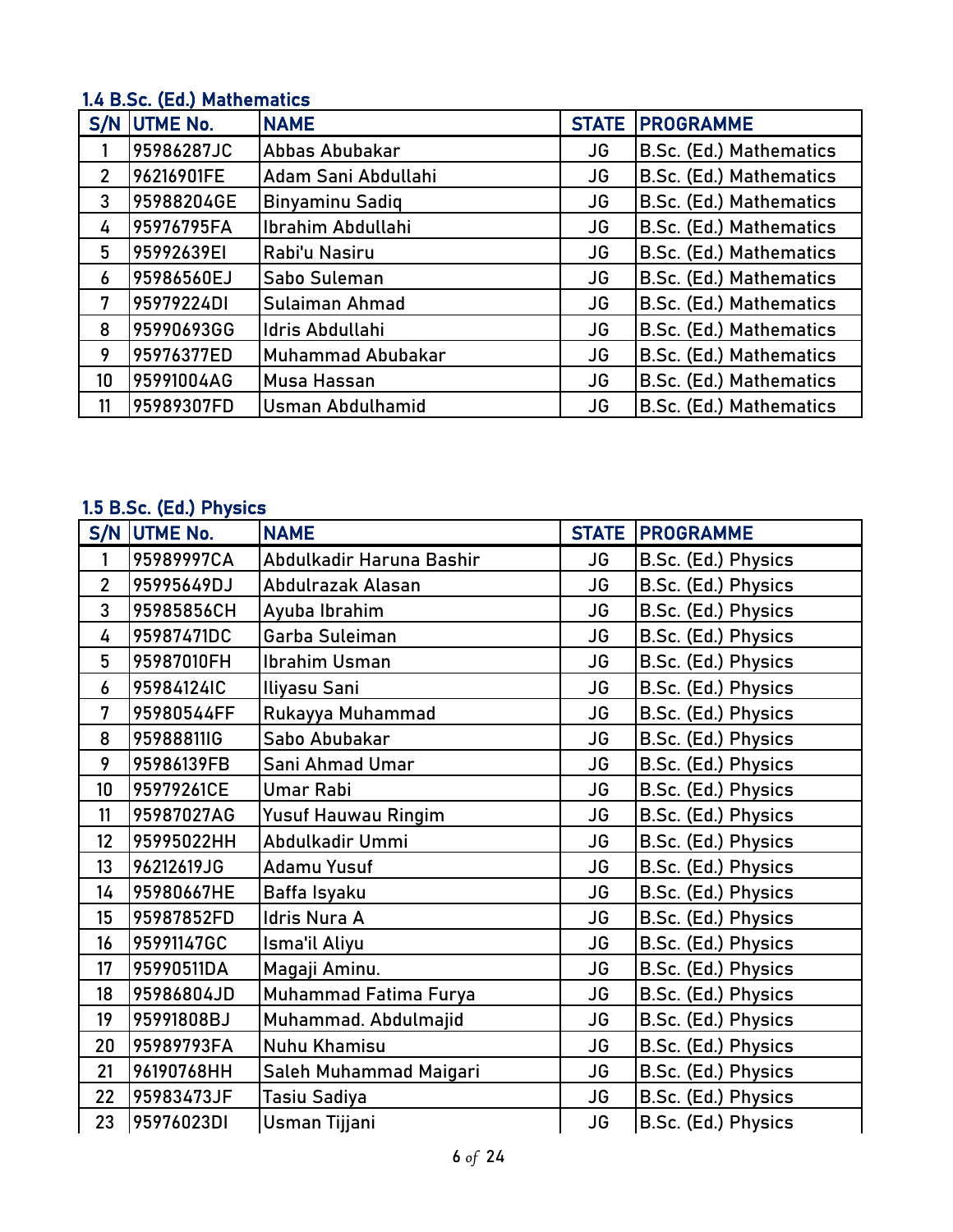## 2.0 FACULTY OF HUMANITIES

### 2.1 B.A. Arabic

|                | <u>ai pini ni uviv</u><br>S/N UTME No. | <b>NAME</b>                 |           | <b>STATE PROGRAMME</b> |
|----------------|----------------------------------------|-----------------------------|-----------|------------------------|
| 1              | 95992813BB                             | Abubakar Jabir              | JG        | <b>B.A. Arabic</b>     |
| $\overline{2}$ | 95987816GE                             | Abubakar Suwaiba            | <b>JG</b> | <b>B.A. Arabic</b>     |
| 3              | 95989454JH                             | Ahmad Muhammad Kani         | JG        | <b>B.A. Arabic</b>     |
| 4              | 95974118DA                             | Anas Abdurrahman            | <b>JG</b> | <b>B.A. Arabic</b>     |
| 5              | 95974611AG                             | Anas Saminu Alh             | JG        | <b>B.A. Arabic</b>     |
| 6              | 95982065FB                             | Ayuba Haruna                | <b>JG</b> | <b>B.A. Arabic</b>     |
| 7              | 95990710BF                             | Bala Shafa'atu              | <b>JG</b> | <b>B.A. Arabic</b>     |
| 8              | 95983011CG                             | <b>Basiru Tahir</b>         | <b>JG</b> | <b>B.A. Arabic</b>     |
| 9              | 95988434FD                             | Ginsau Khadija Haruna       | JG        | B.A. Arabic            |
| 10             | 95992702FD                             | Hajara Lawan Umar           | <b>JG</b> | <b>B.A. Arabic</b>     |
| 11             | 95986181CC                             | Hassan Abdurrahman Salihu   | JG        | <b>B.A. Arabic</b>     |
| 12             | 959748431G                             | Hassan Ahmad                | JG        | <b>B.A. Arabic</b>     |
| 13             | 95987876HI                             | Hassan Rahama Abdulwahab    | JG        | <b>B.A. Arabic</b>     |
| 14             | 95989101IJ                             | Iliyasu Bilkisu             | <b>JG</b> | <b>B.A. Arabic</b>     |
| 15             | 95976935BI                             | Jibril Amina Shuaibu        | <b>JG</b> | <b>B.A. Arabic</b>     |
| 16             | 95982215IG                             | Jibrin Umar                 | JG        | <b>B.A. Arabic</b>     |
| 17             | 95979460AJ                             | Kabir Umar                  | <b>JG</b> | <b>B.A. Arabic</b>     |
| 18             | 95991722ID                             | Khadija Aminu Ahmad         | <b>JG</b> | <b>B.A. Arabic</b>     |
| 19             | 95989707BH                             | Maje Abubakar Usman         | <b>JG</b> | <b>B.A. Arabic</b>     |
| 20             | 95986561EG                             | Mubarak Babangida           | <b>JG</b> | <b>B.A. Arabic</b>     |
| 21             | 95992328BB                             | Muhammad Abdurrahman        | JG        | <b>B.A. Arabic</b>     |
| 22             | 95987768BE                             | <b>Muhammad Fatima Yaro</b> | <b>JG</b> | <b>B.A. Arabic</b>     |
| 23             | 95993318EI                             | Murtala Shamsi              | JG        | <b>B.A. Arabic</b>     |
| 24             | 95984395EF                             | Musa Adam Umar              | <b>JG</b> | <b>B.A. Arabic</b>     |
| 25             | 95974588HF                             | Musa Shema'u                | <b>JG</b> | <b>B.A. Arabic</b>     |
| 26             | 95993028EF                             | <b>Shuaibu Sadisu</b>       | <b>JG</b> | <b>B.A. Arabic</b>     |
| 27             | 95981664JA                             | <b>Umar Ibrahim</b>         | JG        | <b>B.A. Arabic</b>     |
| 28             | 95992315FA                             | Yahaya Haruna               | <b>JG</b> | B.A. Arabic            |
| 29             | 95992357CB                             | Yau Yahaya                  | <b>JG</b> | <b>B.A. Arabic</b>     |
| 30             | 95985798AH                             | Yunusa Abdulkadir           | <b>JG</b> | <b>B.A. Arabic</b>     |
| 31             | 95987882GA                             | Yusuf Isah Bin              | JG        | <b>B.A. Arabic</b>     |
| 32             | 95991638EE                             | <b>Yusuf Yakubu</b>         | JG        | B.A. Arabic            |
| 33             | 95994338JC                             | Abba Umar                   | <b>JG</b> | <b>B.A. Arabic</b>     |
| 34             | 95991763FH                             | Abdu Fatima Adamu           | JG        | <b>B.A. Arabic</b>     |
| 35             | 95995543GG                             | Abdulaziz Sani              | JG        | B.A. Arabic            |
| 36             | 97523338CI                             | Abdullahi Muhammad Jallo    | JG        | <b>B.A. Arabic</b>     |
| 37             | 95990197AC                             | Adama Hudu Alhassan         | JG        | <b>B.A. Arabic</b>     |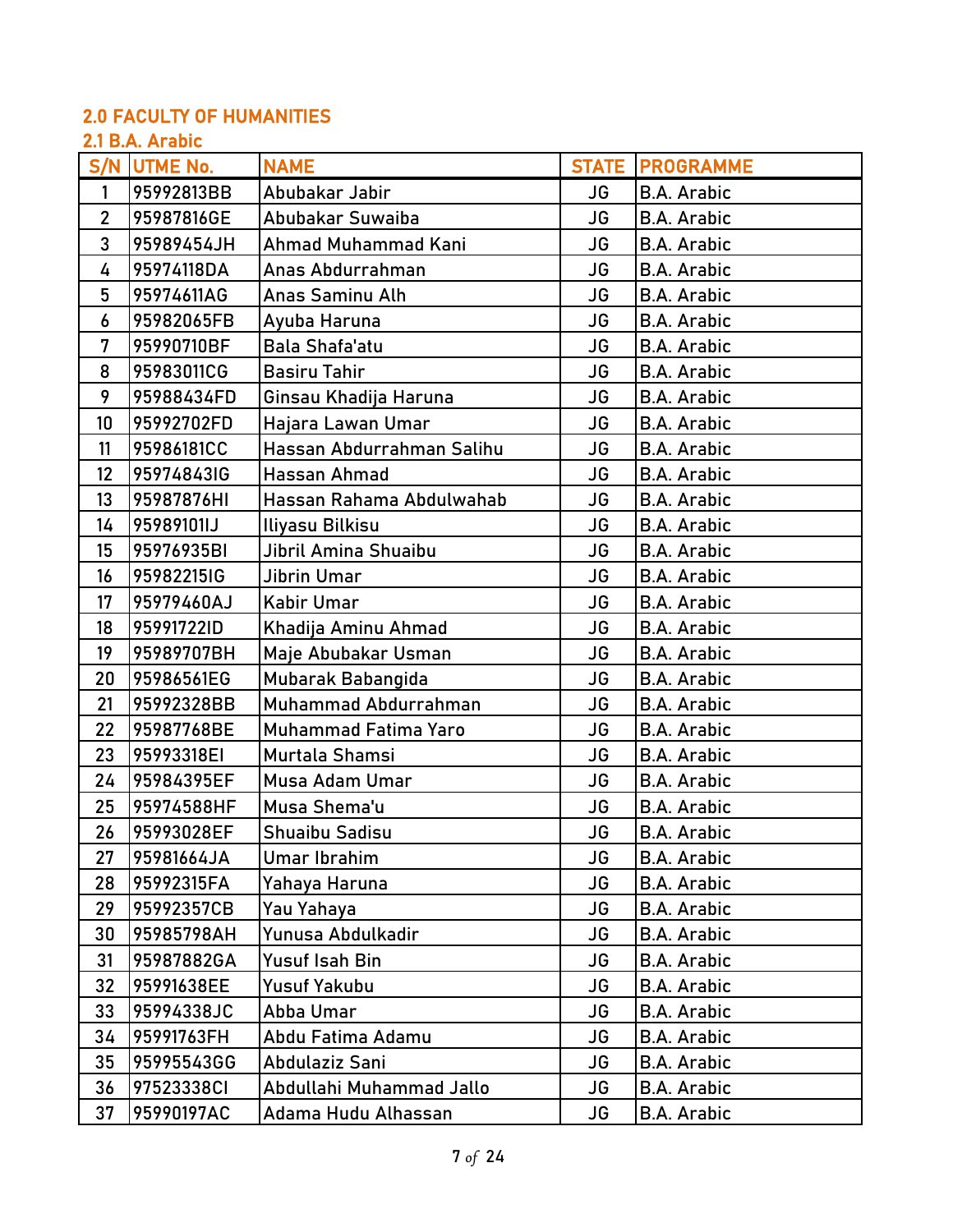| 38 | 95982441IH | Adamu Suleiman Alhaji     | <b>JG</b> | <b>B.A. Arabic</b> |
|----|------------|---------------------------|-----------|--------------------|
| 39 | 95975352BE | Adamu Umar                | JG        | <b>B.A. Arabic</b> |
| 40 | 95991610DB | Ahmed Zainab Khalil       | JG        | <b>B.A. Arabic</b> |
| 41 | 95978249FD | Ali Abubakar              | <b>JG</b> | <b>B.A. Arabic</b> |
| 42 | 95979560JH | Aliyu Abubakakar          | JG        | <b>B.A. Arabic</b> |
| 43 | 95989121CJ | Asmau Ali Jao             | <b>JG</b> | <b>B.A. Arabic</b> |
| 44 | 95989674BJ | Ayuba Abdul'aziz          | JG        | <b>B.A. Arabic</b> |
| 45 | 95981281HF | Ayuba Ahmad               | JG        | <b>B.A. Arabic</b> |
| 46 | 95977100AI | <b>Basiru Aliyu Taura</b> | JG        | <b>B.A. Arabic</b> |
| 47 | 95989706CA | Fatima Wada Makama        | JG        | <b>B.A. Arabic</b> |
| 48 | 95988073GJ | Hamza Ibrahim             | JG        | <b>B.A. Arabic</b> |
| 49 | 97448917JE | Hashimu Abubakar Ahmad    | JG        | <b>B.A. Arabic</b> |
| 50 | 95991285DG | Hussaini Ibrahim Ahmed    | <b>JG</b> | <b>B.A. Arabic</b> |
| 51 | 95989788GF | <b>Idris Umar Yau</b>     | JG        | <b>B.A. Arabic</b> |
| 52 | 95985239DF | Inuwa Ahmad Muhammad      | JG        | <b>B.A. Arabic</b> |
| 53 | 95983733JB | Isah Abdullahi            | JG        | <b>B.A. Arabic</b> |
| 54 | 95984983CH | Isah Abdurrazaq           | <b>JG</b> | <b>B.A. Arabic</b> |
| 55 | 95982483FI | Isah Isah                 | JG        | <b>B.A. Arabic</b> |
| 56 | 95981983AG | <b>Isah Musa</b>          | <b>JG</b> | <b>B.A. Arabic</b> |
| 57 | 95988360IB | Jibrin Hajjara            | <b>JG</b> | <b>B.A. Arabic</b> |
| 58 | 95987085CG | Kawu Muhammad Muhammad    | JG        | <b>B.A. Arabic</b> |
| 59 | 96202576FI | Khadija Abubakar          | KN        | <b>B.A. Arabic</b> |
| 60 | 95987831BJ | Maina Muhd Salisu         | JG        | <b>B.A. Arabic</b> |
| 61 | 95989384BG | Maryam Isah Said          | JG        | <b>B.A. Arabic</b> |
| 62 | 95986003HB | Muhammed Asmau Sani       | JG        | <b>B.A. Arabic</b> |
| 63 | 95986677IG | Muhd Hashim, Sadiya       | JG        | <b>B.A. Arabic</b> |
| 64 | 95987720GB | Muhd Ilyasu Wada          | <b>JG</b> | <b>B.A. Arabic</b> |
| 65 | 95987533EA | Mukatar Tasi'u            | <b>JG</b> | <b>B.A. Arabic</b> |
| 66 | 95985433DF | Musa Nasiba               | JG        | <b>B.A. Arabic</b> |
| 67 | 95980357DE | Mustapha Ka'abu           | JG        | <b>B.A. Arabic</b> |
| 68 | 95981794II | Salihu Saminu Adam        | JG        | <b>B.A. Arabic</b> |
| 69 | 95985714GF | Siraja Aina'u             | <b>JG</b> | <b>B.A. Arabic</b> |
| 70 | 95981366BE | Tasi'u A'ishatu           | JG        | <b>B.A. Arabic</b> |
| 71 | 95990516BF | Turaki Muhammad Hashim    | JG        | <b>B.A. Arabic</b> |
| 72 | 95975582AD | Umar Abdullahi            | JG        | <b>B.A. Arabic</b> |
| 73 | 95990456AB | Umar Sani Abubakar        | JG        | <b>B.A. Arabic</b> |
| 74 | 95980085HE | Usman Muhajjilina         | JG        | <b>B.A. Arabic</b> |
| 75 | 95991391AJ | Yahaya Ibrahim            | JG        | <b>B.A. Arabic</b> |
| 76 | 95987837AB | Yahaya Umar               | <b>JG</b> | <b>B.A. Arabic</b> |
| 77 | 95988547AF | Yusuf Jibril Wada         | JG        | <b>B.A. Arabic</b> |
| 78 | 95984384HI | <b>Yusuf Muktar</b>       | JG        | <b>B.A. Arabic</b> |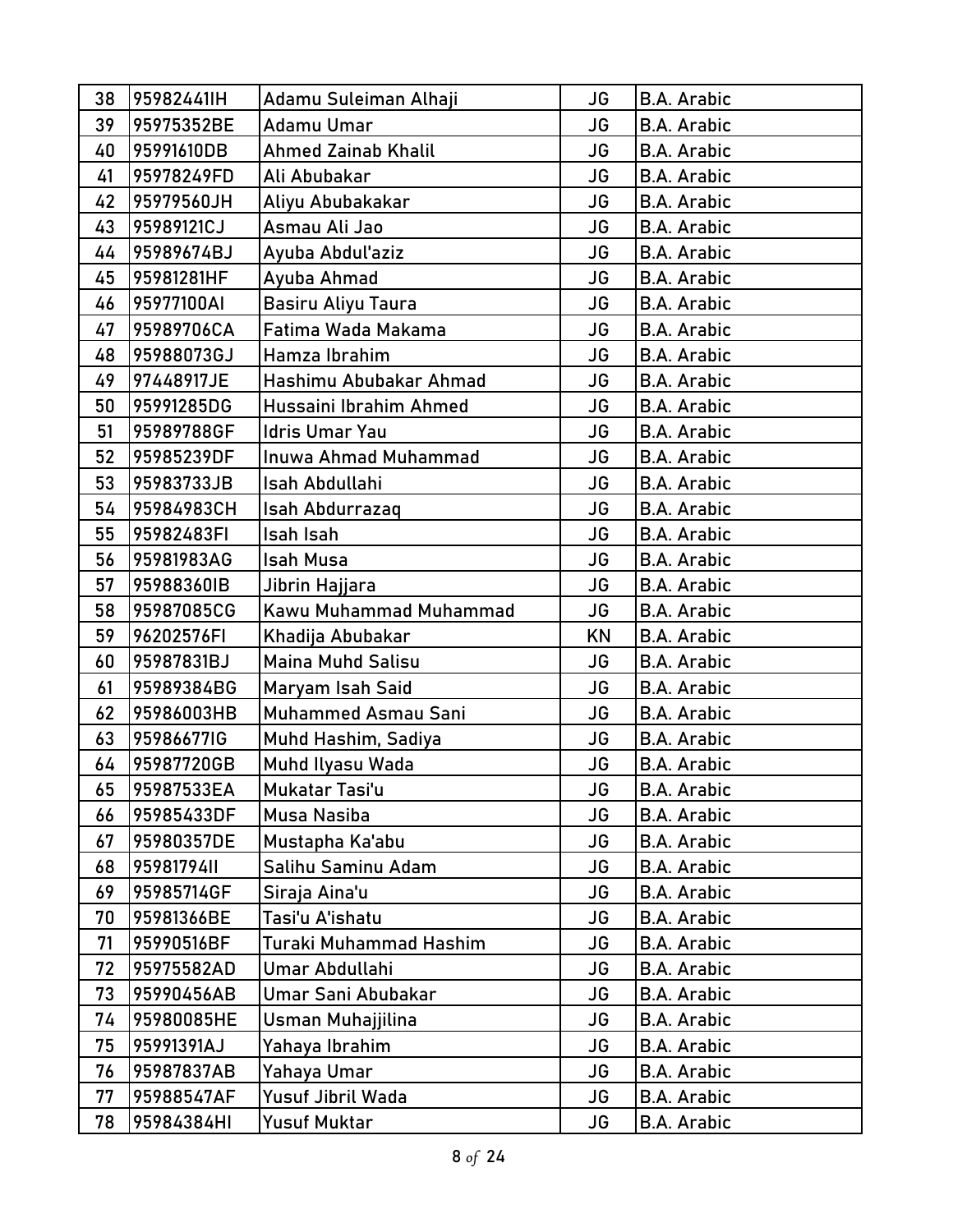| 70<br>$70E$ ر $-$<br>-<br>$-1$ $     -$<br><b>Ikisu</b><br>аĸ<br>1 V V 4<br>.<br>______ |  | .<br>anic.<br>____ |
|-----------------------------------------------------------------------------------------|--|--------------------|
|-----------------------------------------------------------------------------------------|--|--------------------|

## 2.2 B.A. English

| S/N            | <b>UTME No.</b> | <b>NAME</b>                 | <b>STATE</b> | <b>PROGRAMME</b>    |
|----------------|-----------------|-----------------------------|--------------|---------------------|
| 1              | 97612941AG      | Abubakar Aisha Umar         | JG           | <b>B.A. English</b> |
| $\overline{2}$ | 95989910IH      | Adamu Aminu                 | <b>JG</b>    | <b>B.A. English</b> |
| 3              | 95991183FB      | Ahmad Abubakar Musa         | <b>JG</b>    | <b>B.A. English</b> |
| 4              | 95983643HA      | Aliyu Abubakar              | <b>JG</b>    | <b>B.A. English</b> |
| 5              | 95985498DE      | Aliyu Ahmad                 | JG           | <b>B.A. English</b> |
| 6              | 95988743JG      | Aliyu Muhammad              | <b>JG</b>    | <b>B.A. English</b> |
| 7              | 95980998FB      | <b>Baffa Ibrahim Ahmad</b>  | <b>JG</b>    | <b>B.A. English</b> |
| 8              | 95975775AG      | Dalladi Fatima              | <b>JG</b>    | <b>B.A. English</b> |
| 9              | 95979505GI      | Dauda Danjummai             | JG           | <b>B.A. English</b> |
| 10             | 96588331AD      | David Hannah Itunuoluwa     | LA           | <b>B.A. English</b> |
| 11             | 95974776JD      | Garba Magaji                | <b>JG</b>    | <b>B.A. English</b> |
| 12             | 96136847EE      | Hamza Hashim Musa           | JG           | <b>B.A. English</b> |
| 13             | 95993447EJ      | Hassan Musa Abdullahi       | JG           | <b>B.A. English</b> |
| 14             | 96149228FC      | Husaini Muhammad Duku       | JG           | <b>B.A. English</b> |
| 15             | 95973847GH      | <b>Ibrahim Mubarak</b>      | <b>JG</b>    | <b>B.A. English</b> |
| 16             | 95976912IH      | Isa Ibrahim                 | <b>JG</b>    | <b>B.A. English</b> |
| 17             | 95975718IA      | Jibrin Musa                 | <b>JG</b>    | <b>B.A. English</b> |
| 18             | 96202052HI      | Marzuq Kabeer               | KN           | <b>B.A. English</b> |
| 19             | 95988319BA      | Muhammad Idris Isah         | JG           | <b>B.A.</b> English |
| 20             | 97302671AE      | <b>Muhammad Maryam Ruba</b> | JG           | <b>B.A. English</b> |
| 21             | 95981760JD      | Muhammad Mustapha Jibril    | <b>JG</b>    | <b>B.A. English</b> |
| 22             | 95983193GC      | <b>Muhammad Surajo</b>      | JG           | <b>B.A. English</b> |
| 23             | 95989495HB      | Musa Adamu A                | <b>JG</b>    | <b>B.A. English</b> |
| 24             | 95992087FF      | Rabiu Fatima Muhammad       | <b>JG</b>    | <b>B.A. English</b> |
| 25             | 95989166II      | Saleh Haruna                | <b>JG</b>    | <b>B.A. English</b> |
| 26             | 97632037EF      | Saleh Idris                 | JG           | <b>B.A. English</b> |
| 27             | 95991467HC      | Shuaibu Bashari             | JG           | <b>B.A.</b> English |
| 28             | 95978885IF      | Usman Sani                  | JG           | <b>B.A. English</b> |
| 29             | 95983196FD      | Yakubu Binta                | JG           | <b>B.A. English</b> |
| 30             | 95984817EA      | Yunusa Lawan                | JG           | <b>B.A. English</b> |
| 31             | 95983415HF      | Abdulaziz Aminu             | JG           | <b>B.A. English</b> |
| 32             | 95977098BE      | Abdulhamid Musbahu          | JG           | <b>B.A. English</b> |
| 33             | 95986843HD      | Abdulhamid Yakubu           | JG           | <b>B.A.</b> English |
| 34             | 95975378DD      | Abdullahi Mohammed Mansur   | JG           | <b>B.A. English</b> |
| 35             | 96151173DH      | Abubakar Muhammad Umar      | JG           | <b>B.A. English</b> |
| 36             | 95991319DB      | Adamu Dahiru Ibrahim        | JG           | <b>B.A. English</b> |
| 37             | 95990202IE      | Ado Abba                    | JG           | <b>B.A. English</b> |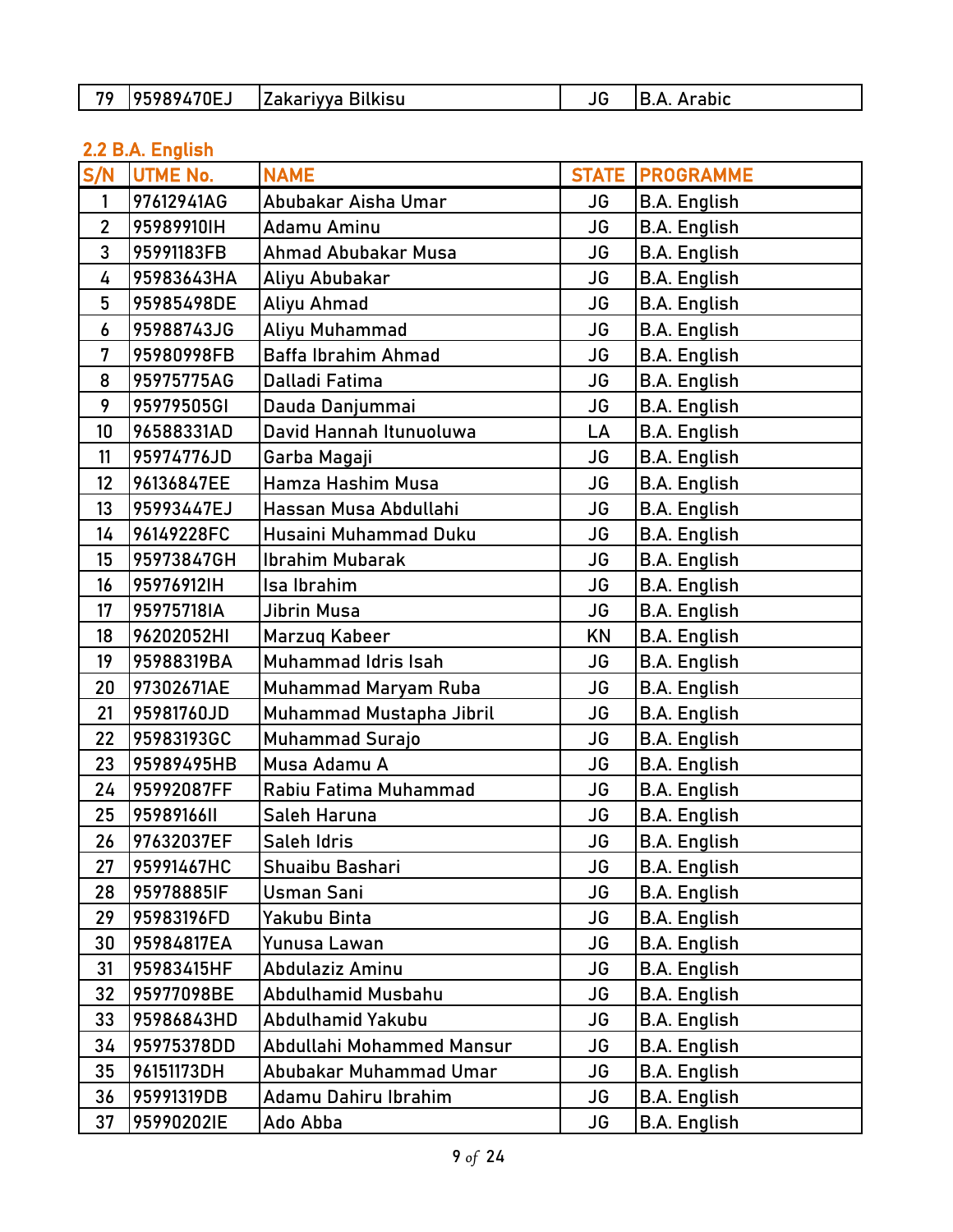| 38 | 95989451AJ | <b>Ahmad Sani</b>        | <b>JG</b> | <b>B.A. English</b> |
|----|------------|--------------------------|-----------|---------------------|
| 39 | 95995878DB | Aminu Abubakar           | <b>JG</b> | <b>B.A. English</b> |
| 40 | 95991265JG | Garba Haruna             | JG        | <b>B.A. English</b> |
| 41 | 95988226JF | Garba Kabiru Ubale       | <b>JG</b> | <b>B.A. English</b> |
| 42 | 95986279BJ | <b>Habib Amina Adam</b>  | JG        | <b>B.A. English</b> |
| 43 | 95985834JD | Hamisu Hamza             | JG        | <b>B.A. English</b> |
| 44 | 95979489BJ | Hamza Yahaya             | <b>JG</b> | <b>B.A. English</b> |
| 45 | 96216148IC | Hassan Abubakar          | <b>JG</b> | <b>B.A. English</b> |
| 46 | 95984129GH | Hassan Ayuba             | <b>JG</b> | <b>B.A. English</b> |
| 47 | 95986933JE | <b>Idris Abbas</b>       | <b>JG</b> | <b>B.A. English</b> |
| 48 | 95986932JH | Kani Sale A              | <b>JG</b> | <b>B.A. English</b> |
| 49 | 95979815BB | Lawan Ibrahim            | <b>JG</b> | <b>B.A. English</b> |
| 50 | 95991254DC | M Muhammad Garba         | JG        | <b>B.A. English</b> |
| 51 | 95984221IC | Muhammad Abdullahi       | <b>JG</b> | <b>B.A. English</b> |
| 52 | 96206111CG | Muhammad Adamu Dauda     | <b>JG</b> | <b>B.A. English</b> |
| 53 | 95987500EC | Muhammad Idris           | <b>JG</b> | <b>B.A. English</b> |
| 54 | 95990244FF | <b>Muktar Fatima</b>     | <b>JG</b> | <b>B.A. English</b> |
| 55 | 95974488IE | Musa Umar Alhaji         | JG        | <b>B.A. English</b> |
| 56 | 95978811BG | Saidu Mujahid            | <b>JG</b> | <b>B.A. English</b> |
| 57 | 95978500HG | Salisu Mansur            | <b>JG</b> | <b>B.A. English</b> |
| 58 | 95988188BF | Salisu Yahaya Abdullahi  | <b>JG</b> | <b>B.A. English</b> |
| 59 | 95985305DB | Sama'lla Ibraheem        | <b>JG</b> | <b>B.A. English</b> |
| 60 | 95985103FF | Sani Ammar M             | <b>JG</b> | <b>B.A. English</b> |
| 61 | 95991775CB | Shuaibu Abubakar         | <b>JG</b> | <b>B.A. English</b> |
| 62 | 95991184EI | <b>Uba Alhassan Umar</b> | <b>JG</b> | <b>B.A. English</b> |
| 63 | 95977004AF | Umar Abdulganiyu Mallam  | JG        | <b>B.A. English</b> |
| 64 | 95974764DC | <b>Yusif Abba</b>        | <b>JG</b> | <b>B.A. English</b> |
| 65 | 96220894AG | <b>Yusuf Ashiru</b>      | <b>JG</b> | <b>B.A. English</b> |

### 2.3 B.A. Hausa

| S/N            | UTME No.   | <b>NAME</b>               |           | <b>STATE PROGRAMME</b> |
|----------------|------------|---------------------------|-----------|------------------------|
|                | 95991469GG | Abbas Khadija Haruna      | <b>JG</b> | <b>B.A. Hausa</b>      |
| $\overline{2}$ | 95984500CB | Abubakar Khadija          | JG        | <b>B.A. Hausa</b>      |
| 3              | 95984432DB | <b>Adamu Yusuf</b>        | JG        | <b>B.A. Hausa</b>      |
| 4              | 95977550BG | Ado Hauwau                | JG        | <b>B.A. Hausa</b>      |
| 5              | 95987607BC | Ahmad Saadatu Ballama     | JG        | <b>B.A. Hausa</b>      |
| 6              | 95990591IB | Aliyu Sani                | <b>JG</b> | <b>B.A. Hausa</b>      |
| 7              | 95995300BJ | Alto Ibrahim              | <b>JG</b> | <b>B.A. Hausa</b>      |
| 8              | 95986800AI | <b>Baffa Habiba Ahmed</b> | JG        | <b>B.A. Hausa</b>      |
| 9              | 95991937CA | <b>Bala Alhasan</b>       | JG        | <b>B.A. Hausa</b>      |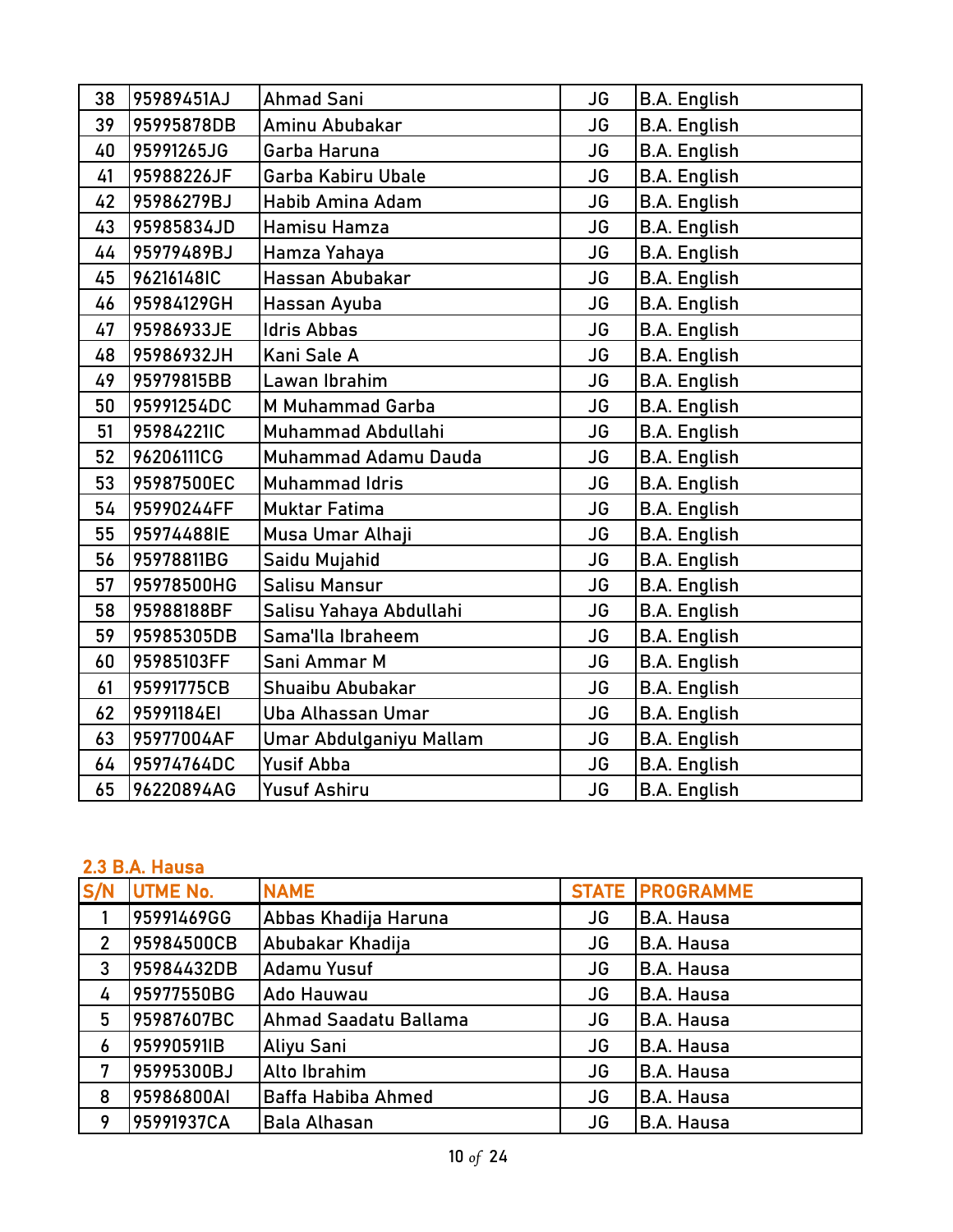| 10 | 95982620DF | Bala Maryam                | <b>JG</b> | <b>B.A. Hausa</b> |
|----|------------|----------------------------|-----------|-------------------|
| 11 | 95987606BF | <b>Bashir Ibrahim</b>      | <b>JG</b> | <b>B.A. Hausa</b> |
| 12 | 95985284JE | <b>Bishira Umar</b>        | <b>JG</b> | B.A. Hausa        |
| 13 | 95976966CC | Dauda Rabi'U               | <b>JG</b> | <b>B.A. Hausa</b> |
| 14 | 95989796EB | Fatima Naziru              | JG        | <b>B.A. Hausa</b> |
| 15 | 95990416CE | Haruna Saadu               | <b>JG</b> | B.A. Hausa        |
| 16 | 95992779BG | Ibrahim Hussaini Sanusi    | JG        | <b>B.A. Hausa</b> |
| 17 | 95991588JH | <b>Ibrahim Nura</b>        | <b>JG</b> | <b>B.A. Hausa</b> |
| 18 | 95990684JD | <b>Idris Salamatu Mohd</b> | <b>JG</b> | B.A. Hausa        |
| 19 | 95995566JE | <b>Ismail Bukhari</b>      | <b>JG</b> | <b>B.A. Hausa</b> |
| 20 | 96210257AE | Kawu Hauwa Garba           | <b>JG</b> | B.A. Hausa        |
| 21 | 95974999AG | Mu'azu Walida              | JG        | <b>B.A. Hausa</b> |
| 22 | 95991848JD | Muhammad Abdulkadir Dan    | <b>JG</b> | <b>B.A. Hausa</b> |
| 23 | 96217142BA | Muhammad Aliyu             | JG        | B.A. Hausa        |
| 24 | 95974562FG | <b>Muhammad Basiru</b>     | JG        | <b>B.A. Hausa</b> |
| 25 | 95989487JF | Muhammad Khadija Ilallah   | JG        | B.A. Hausa        |
| 26 | 95987612JE | Muhd Rukayya Babayo        | <b>JG</b> | B.A. Hausa        |
| 27 | 95995536IH | Nasir Sakina               | JG        | B.A. Hausa        |
| 28 | 95977441FC | Rabi'u Ibrahim Inuwa       | JG        | B.A. Hausa        |
| 29 | 95984146BG | Sabo Rabiatu               | <b>JG</b> | <b>B.A. Hausa</b> |
| 30 | 96163846EC | Sadiya Ma'aruf             | KN        | B.A. Hausa        |
| 31 | 95292371CG | Sani Musa                  | <b>JG</b> | B.A. Hausa        |
| 32 | 95978641EB | Sirajo Dalladi             | <b>JG</b> | <b>B.A. Hausa</b> |
| 33 | 95973654GE | Sulaiman Sa'adatu Kamal    | <b>JG</b> | B.A. Hausa        |
| 34 | 95991548CD | Suleman Amina              | JG        | B.A. Hausa        |
| 35 | 95987435ED | Usman Atika Aliyu          | <b>JG</b> | <b>B.A. Hausa</b> |
| 36 | 95991950HI | <b>Usman Baffa</b>         | <b>JG</b> | <b>B.A. Hausa</b> |
| 37 | 95980682CJ | Yahaya Hashimu             | JG        | <b>B.A. Hausa</b> |
| 38 | 95988143FD | Abdulkadir Jamila          | JG        | B.A. Hausa        |
| 39 | 95991070AC | Abdullahi Ashiru           | JG        | B.A. Hausa        |
| 40 | 95990799DJ | Abdulwahab Munnira         | JG        | <b>B.A. Hausa</b> |
| 41 | 95974662EH | Abdurrahman Hassan         | JG        | <b>B.A. Hausa</b> |
| 42 | 95986685GC | Abubakar Adamu Hauwa       | JG        | <b>B.A. Hausa</b> |
| 43 | 95989927DG | Abubakar Fatima Sise       | JG        | B.A. Hausa        |
| 44 | 95988724FG | Abubakar Sadiya Yahaya     | JG        | <b>B.A. Hausa</b> |
| 45 | 95979627JA | <b>Adam Muhammad</b>       | JG        | B.A. Hausa        |
| 46 | 95989076GH | Adamu Zinatu Abbas         | JG        | B.A. Hausa        |
| 47 | 95990653IJ | <b>Ahmad Hamisu</b>        | JG        | B.A. Hausa        |
| 48 | 95984756CJ | <b>Ahmed Fatima</b>        | <b>JG</b> | <b>B.A. Hausa</b> |
| 49 | 95987738AH | Aisha Amar Abe             | JG        | B.A. Hausa        |
| 50 | 95977430IF | Aliyu Murtala              | JG        | B.A. Hausa        |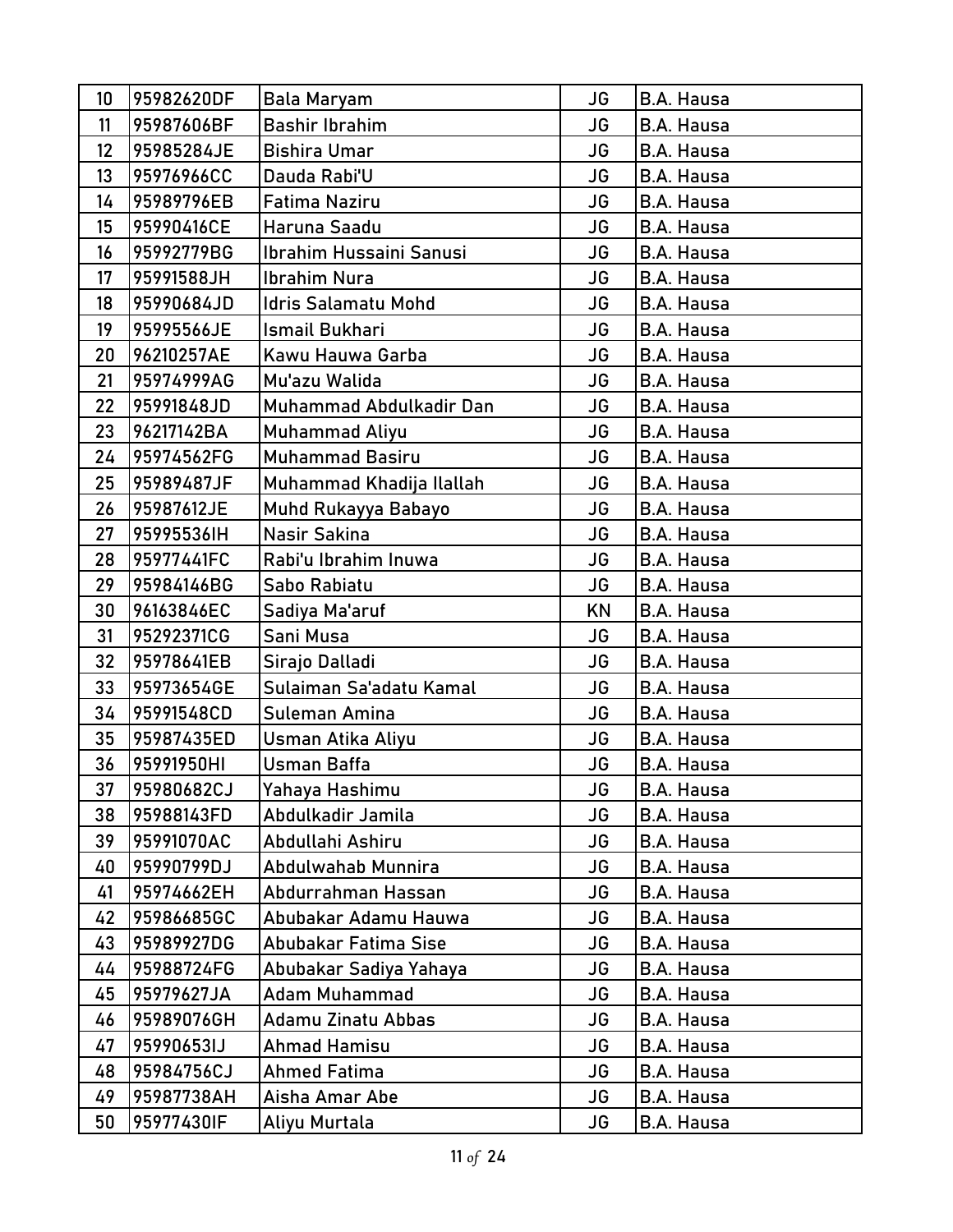| 51 | 95982336BE | Aminu Sabitu               | <b>JG</b> | <b>B.A. Hausa</b> |
|----|------------|----------------------------|-----------|-------------------|
| 52 | 95979423CD | Bashari Rashida            | <b>JG</b> | <b>B.A. Hausa</b> |
| 53 | 95982333CD | Dauda Aliyu A              | <b>JG</b> | <b>B.A. Hausa</b> |
| 54 | 95990307GA | Dayyabu Zainab Ibrahim     | <b>JG</b> | <b>B.A. Hausa</b> |
| 55 | 95979931FB | Fiddausi Umar              | <b>JG</b> | <b>B.A. Hausa</b> |
| 56 | 95992057EI | Garba Musa                 | <b>JG</b> | <b>B.A. Hausa</b> |
| 57 | 95989579BD | Garba Shu'aibu             | <b>JG</b> | <b>B.A. Hausa</b> |
| 58 | 95982062GA | Garba Suraja               | <b>JG</b> | B.A. Hausa        |
| 59 | 95992784AB | Hadiza Yahaya              | <b>JG</b> | B.A. Hausa        |
| 60 | 95988872JH | Haruna Hafsat Alhassan     | <b>JG</b> | <b>B.A. Hausa</b> |
| 61 | 95992046IB | Hassan Muhammad            | <b>JG</b> | B.A. Hausa        |
| 62 | 96206750EJ | Hussain Ya'U Hashim        | <b>JG</b> | B.A. Hausa        |
| 63 | 95989433GD | Hussaini Sulaiman          | <b>JG</b> | <b>B.A. Hausa</b> |
| 64 | 95989130AC | <b>Ishak Fatima</b>        | <b>JG</b> | <b>B.A. Hausa</b> |
| 65 | 95986431EI | Kabiru Ali                 | <b>JG</b> | <b>B.A. Hausa</b> |
| 66 | 95991390BC | Mahmud Aisha Aliyu         | <b>JG</b> | B.A. Hausa        |
| 67 | 95989841AD | Minkailu Muhammad Turaki   | <b>JG</b> | <b>B.A. Hausa</b> |
| 68 | 95980489CG | <b>Mohammed Adam Ahmed</b> | <b>JG</b> | <b>B.A. Hausa</b> |
| 69 | 95990434GH | Mu'azu A'isha Shehu        | <b>JG</b> | <b>B.A. Hausa</b> |
| 70 | 95981474HI | Muazu Asmau                | JG        | <b>B.A. Hausa</b> |
| 71 | 95986585HB | <b>Muhammad Dauda</b>      | <b>JG</b> | <b>B.A. Hausa</b> |
| 72 | 95993560AB | <b>Muhammad Haruna</b>     | <b>JG</b> | B.A. Hausa        |
| 73 | 95986791DF | Muhammad Jamilu            | <b>JG</b> | <b>B.A. Hausa</b> |
| 74 | 96189615EE | Muhammad Sani Adamu        | <b>KN</b> | <b>B.A. Hausa</b> |
| 75 | 95979696HH | Muhammad Umar              | <b>JG</b> | <b>B.A. Hausa</b> |
| 76 | 95988457IB | Munkaila Zainab            | <b>JG</b> | <b>B.A. Hausa</b> |
| 77 | 95974310DG | Namalam Khadija Muhammad   | <b>JG</b> | <b>B.A. Hausa</b> |
| 78 | 95976052EI | Rabi'U Ibrahim Yahaya      | JG        | B.A. Hausa        |
| 79 | 95990060CF | Rukayya Muhammad           | <b>JG</b> | <b>B.A. Hausa</b> |
| 80 | 95987433EJ | Saidu Usman                | JG        | B.A. Hausa        |
| 81 | 95988209EJ | Salisu Aisha               | JG        | B.A. Hausa        |
| 82 | 95989356AD | Sani Abdullahi             | JG        | B.A. Hausa        |
| 83 | 95986732BI | Sulaiman Abdullahi         | JG        | B.A. Hausa        |
| 84 | 95973672BA | Sulaiman Hajara Abdurrazak | JG        | B.A. Hausa        |
| 85 | 95974585IE | Umar Amina Kamaye          | JG        | B.A. Hausa        |
| 86 | 95978505GB | Umar Hassan                | JG        | B.A. Hausa        |
| 87 | 95976223CA | <b>Umar Nazifi</b>         | <b>JG</b> | B.A. Hausa        |
| 88 | 95989678AH | Usman Sa'adatu             | JG        | B.A. Hausa        |
| 89 | 95987620HA | Yusuf Abdullahi            | JG        | B.A. Hausa        |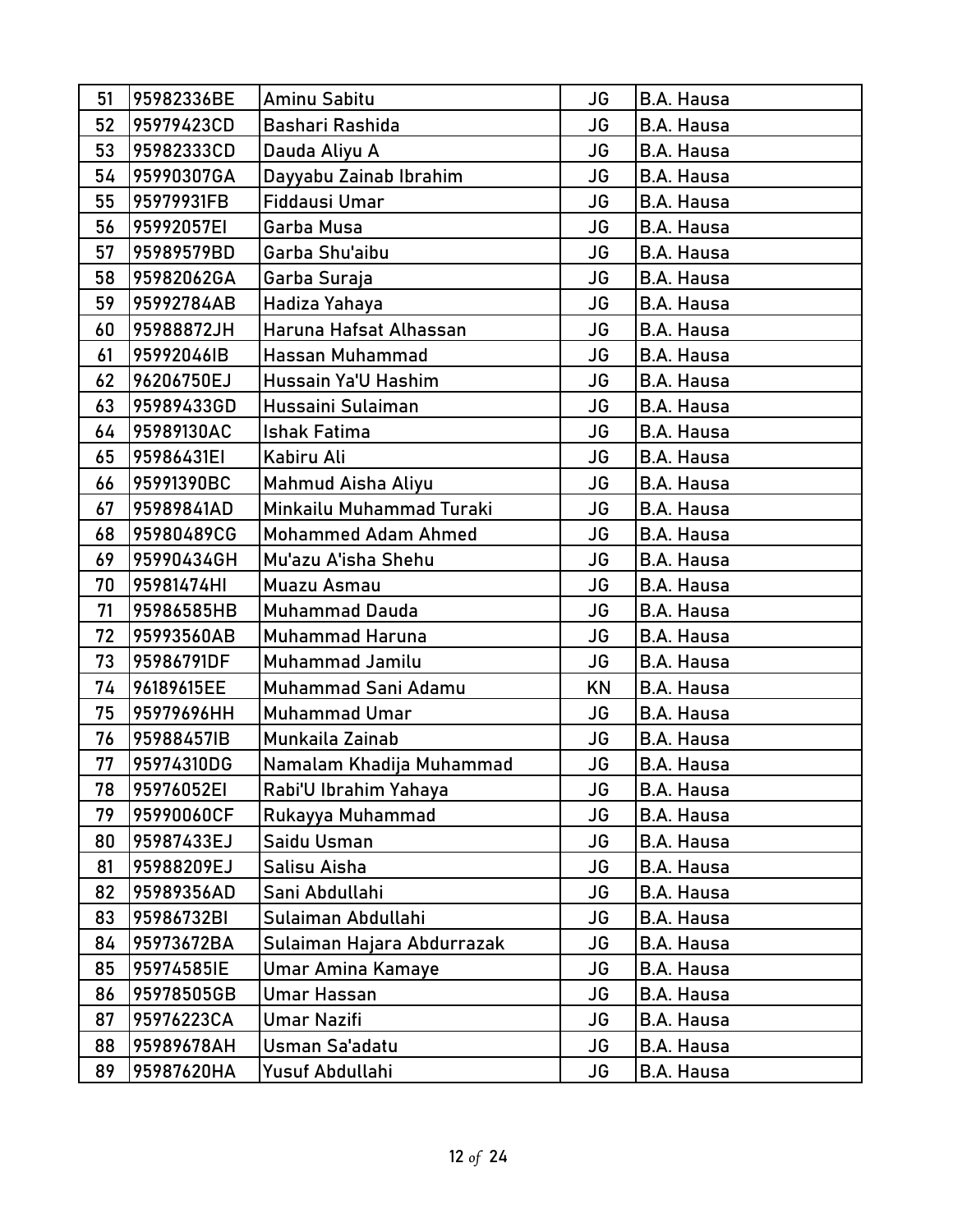| 2.4 B.A. History |                 |                                 |           |                          |  |
|------------------|-----------------|---------------------------------|-----------|--------------------------|--|
| S/N              | <b>UTME No.</b> | <b>NAME</b>                     |           | <b>STATE   PROGRAMME</b> |  |
| 1                | 96196436EI      | Abdulkadir Sa'adatu Muhammad    | ΚN        | <b>B.A. History</b>      |  |
| $\overline{2}$   | 96219393EH      | Abdullahi Muhammad              | JG        | <b>B.A. History</b>      |  |
| $\overline{3}$   | 95988245DI      | Abubakar Garba                  | JG        | <b>B.A. History</b>      |  |
| 4                | 95982621DC      | Adamu Hassan                    | JG        | <b>B.A. History</b>      |  |
| 5                | 95974631ED      | Adamu Umar                      | <b>JG</b> | <b>B.A. History</b>      |  |
| 6                | 95975155CD      | <b>Ahmad Fatima Lamin</b>       | JG        | <b>B.A. History</b>      |  |
| $\overline{7}$   | 95981084IE      | <b>Ahmad Miko</b>               | JG        | <b>B.A. History</b>      |  |
| 8                | 95980033DG      | <b>Ahmad Usman</b>              | JG        | <b>B.A. History</b>      |  |
| 9                | 97297975CH      | Aminu Abba                      | JG        | <b>B.A. History</b>      |  |
| 10               | 96044794EE      | <b>Auwal Zainab</b>             | KD        | <b>B.A. History</b>      |  |
| 11               | 95979024FG      | Badamasi Ibrahim                | JG        | <b>B.A. History</b>      |  |
| 12               | 95994689AJ      | Dan Alhaji Muhammad             | JG        | <b>B.A. History</b>      |  |
| 13               | 95985632CA      | Garba Sulaiman                  | JG        | <b>B.A. History</b>      |  |
| 14               | 95982060GG      | Ibrahim B Hashim                | JG        | <b>B.A. History</b>      |  |
| 15               | 95984370CD      | Maina Aliyu                     | JG        | <b>B.A. History</b>      |  |
| 16               | 95987394GJ      | Maryam Haruna Usman             | <b>JG</b> | <b>B.A. History</b>      |  |
| 17               | 95989150DJ      | Muhammad Abdulkadir Isyaku      | JG        | <b>B.A. History</b>      |  |
| 18               | 95978083GG      | <b>Muhammad Dahiru</b>          | JG        | <b>B.A. History</b>      |  |
| 19               | 96183813IH      | <b>Muhammad Musa Saidu</b>      | KN        | <b>B.A. History</b>      |  |
| 20               | 96005140IE      | Muhammad Sani Habibu            | KD        | <b>B.A. History</b>      |  |
| 21               | 96499164HF      | <b>Muhammed Ameerah Hassana</b> | KN        | <b>B.A. History</b>      |  |
| 22               | 96213371HB      | Musa Umar Abdullahi             | KN        | <b>B.A. History</b>      |  |
| 23               | 95995447GD      | Musa Umar Muhammad              | JG        | <b>B.A. History</b>      |  |
| 24               | 96134800HE      | Musa Yusuf Bala                 | KN        | <b>B.A. History</b>      |  |
| 25               | 95976339GA      | Mustapha Muhammad Haruna        | JG        | <b>B.A. History</b>      |  |
| 26               | 95993159EA      | Nura Halifa                     | JG        | <b>B.A. History</b>      |  |
| 27               | 95980661JC      | Saleh Nura                      | JG        | <b>B.A. History</b>      |  |
| 28               | 96207517HG      | Saleh Sani                      | KN        | <b>B.A. History</b>      |  |
| 29               | 97276942HG      | Salihu Safwan Aliyu             | JG        | <b>B.A. History</b>      |  |
| 30               | 95983352HA      | <b>Umar Aminu</b>               | <b>JG</b> | <b>B.A. History</b>      |  |
| 31               | 95988544BE      | <b>Umar Anas</b>                | JG        | <b>B.A. History</b>      |  |
| 32               | 96132618CE      | <b>Umar Muhammad</b>            | JG        | <b>B.A. History</b>      |  |
| 33               | 95989898CG      | Umar Zakar                      | JG        | <b>B.A. History</b>      |  |
| 34               | 95991424AH      | Wada Bala                       | JG        | <b>B.A. History</b>      |  |
| 35               | 95989522IH      | Abdullahi Aliyu                 | JG        | <b>B.A. History</b>      |  |
| 36               | 95982947CE      | Abdullahi Mustapha              | JG        | <b>B.A. History</b>      |  |
| 37               | 95973662EA      | Abdullahi Yusuf                 | <b>JG</b> | <b>B.A. History</b>      |  |
| 38               | 97265441EH      | Abdullahi. Adam Nasiru          | JG        | <b>B.A. History</b>      |  |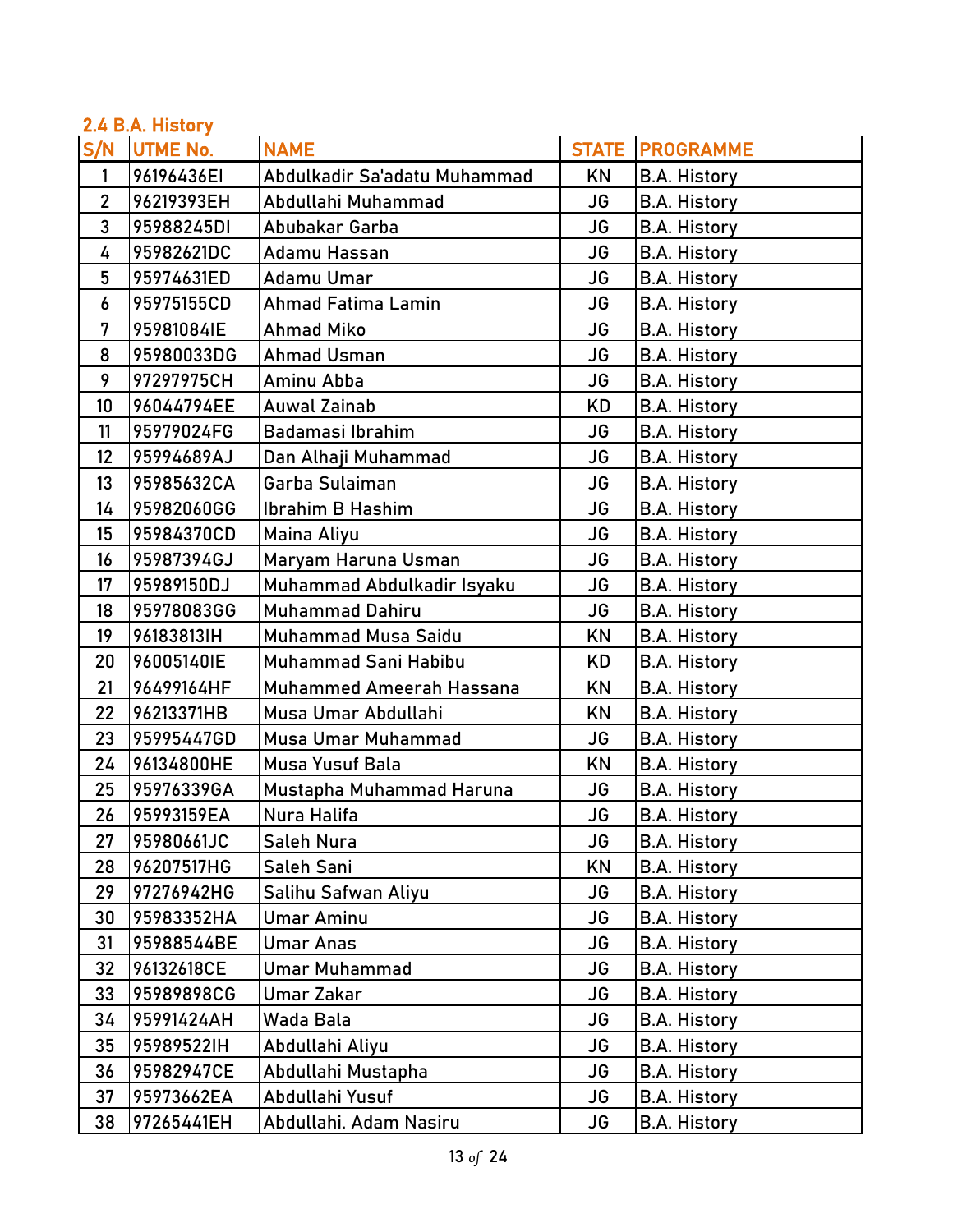| 39 | 95991305HD | Adamu Adamu               | JG        | <b>B.A. History</b> |
|----|------------|---------------------------|-----------|---------------------|
| 40 | 95977583BE | Akilu Hafsat              | <b>JG</b> | <b>B.A. History</b> |
| 41 | 95985019BG | Ali Haruna                | JG        | <b>B.A. History</b> |
| 42 | 95981984AD | Ali Ibrahim Injay         | <b>JG</b> | <b>B.A. History</b> |
| 43 | 95987826DE | An Widi Ibrahim           | <b>JG</b> | <b>B.A. History</b> |
| 44 | 97298585EA | Auwal Hamza Iliyasu       | <b>JG</b> | <b>B.A. History</b> |
| 45 | 96183585JC | <b>Bala Zainab Salihu</b> | JG        | <b>B.A. History</b> |
| 46 | 95983105DF | Ghali Umar Tal            | <b>JG</b> | <b>B.A. History</b> |
| 47 | 95986846GE | Hafizu Tasiu              | <b>JG</b> | <b>B.A. History</b> |
| 48 | 95991815JF | Hannafi Umar              | <b>JG</b> | <b>B.A. History</b> |
| 49 | 95987230HG | Hashim Saleh              | JG        | <b>B.A. History</b> |
| 50 | 96190765IG | Hassan Usman Ibrahim      | <b>JG</b> | <b>B.A. History</b> |
| 51 | 97490326CH | Hussaini Hauwau           | JG        | <b>B.A. History</b> |
| 52 | 95981272AF | Hussaini Sahabi           | <b>JG</b> | <b>B.A. History</b> |
| 53 | 95983769IA | Ibrahim Abdulrahman       | JG        | <b>B.A. History</b> |
| 54 | 95984582GG | <b>Ibrahim Ahmad</b>      | <b>JG</b> | <b>B.A. History</b> |
| 55 | 95993127DJ | Ibrahim Aminu             | <b>JG</b> | <b>B.A. History</b> |
| 56 | 95994118HD | Ibrahim Isah              | <b>JG</b> | <b>B.A. History</b> |
| 57 | 95977529HJ | Ibrahim Mubarak Bah       | <b>JG</b> | <b>B.A. History</b> |
| 58 | 95976561HD | <b>Ibrahim Shehu</b>      | <b>JG</b> | <b>B.A. History</b> |
| 59 | 95991135AB | ldris Maryam Uba          | JG        | <b>B.A. History</b> |
| 60 | 95992332JG | Idris Usaini              | JG        | <b>B.A. History</b> |
| 61 | 95978227CC | <b>Inuwa Mansur Yusuf</b> | <b>JG</b> | <b>B.A. History</b> |
| 62 | 95986644II | Kabiru Ahmad              | <b>JG</b> | <b>B.A. History</b> |
| 63 | 95988919FD | Kabiru Muhammad           | <b>JG</b> | <b>B.A. History</b> |
| 64 | 95976947HJ | Minkaila Bashir           | JG        | <b>B.A. History</b> |
| 65 | 95986829BI | Muazu Alfa Adam           | <b>JG</b> | <b>B.A. History</b> |
| 66 | 95987035HJ | <b>Muhammad Aminu</b>     | JG        | <b>B.A. History</b> |
| 67 | 95974758FA | Musa Yunusa Adamu         | JG        | <b>B.A. History</b> |
| 68 | 95991488AJ | Sambo Haruna Aliyu        | JG        | B.A. History        |
| 69 | 95980844Cl | Sarki Abdullahi           | <b>JG</b> | <b>B.A. History</b> |
| 70 | 95973959CC | Shu'Aibu Abdulmalik       | <b>JG</b> | <b>B.A. History</b> |
| 71 | 95991328AE | Sulaiman Dahiru           | JG        | <b>B.A. History</b> |
| 72 | 95992295BD | Sule Musa Alhaji          | JG        | <b>B.A. History</b> |
| 73 | 95366751ID | Ukeyima Michael Terfa     | <b>BN</b> | <b>B.A. History</b> |
| 74 | 96166943GD | Umar Ibrahim Faruk        | JG        | <b>B.A. History</b> |
| 75 | 95983157HD | Umar Kabir                | <b>JG</b> | <b>B.A. History</b> |
| 76 | 95983217IH | Yahaya Muhammad           | JG        | <b>B.A. History</b> |
| 77 | 95982535JG | Yakubu Maaruf             | <b>JG</b> | <b>B.A. History</b> |
| 78 | 95990184EB | Yunusa Fatima             | JG        | <b>B.A. History</b> |
| 79 | 95978252EE | Yusuf Sulaiman            | JG        | <b>B.A. History</b> |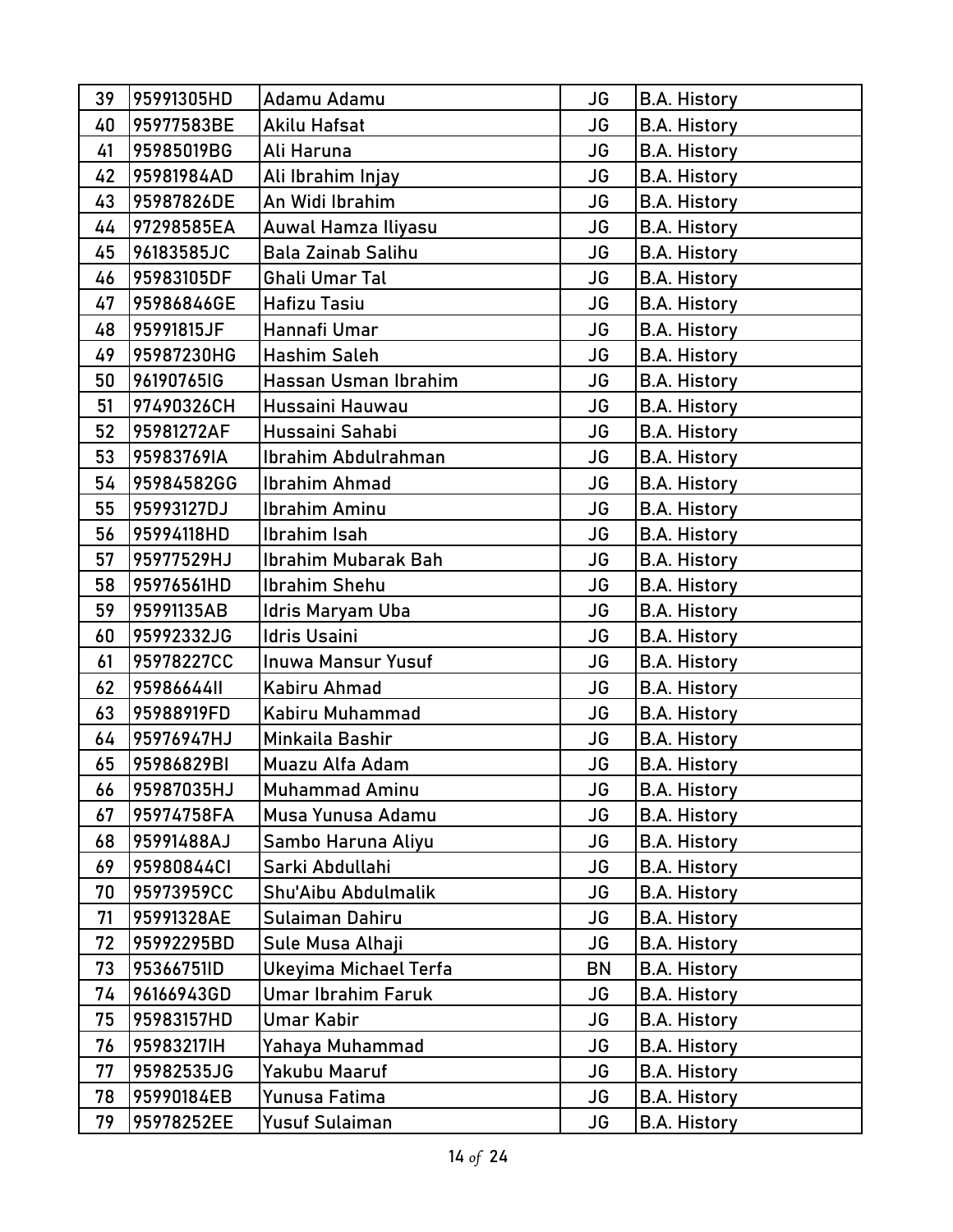| 80<br>. . | . <i>.</i><br>106077/69<br>. A<br>IZAB | 7akarivva<br>ı Mubarak | ۸N | listorv<br>רור |
|-----------|----------------------------------------|------------------------|----|----------------|
|-----------|----------------------------------------|------------------------|----|----------------|

## 2.5 B.A. Islamic Studies

| S/N            | <b>UTME No.</b> | <b>NAME</b>                   |           | <b>STATE PROGRAMME</b>      |
|----------------|-----------------|-------------------------------|-----------|-----------------------------|
| 1              | 95990597GD      | Abdullahi Maimuna             | JG        | <b>B.A. Islamic Studies</b> |
| $\overline{2}$ | 95976623IB      | Abubakar Abdulhamid Imam      | JG        | <b>B.A. Islamic Studies</b> |
| 3              | 95990250DH      | Aisha Muhammad Kani           | <b>JG</b> | <b>B.A. Islamic Studies</b> |
| 4              | 95986762CF      | Alhassan Binta                | <b>JG</b> | <b>B.A. Islamic Studies</b> |
| 5              | 95982165EC      | Auwalu Rabi'u Ali             | <b>JG</b> | <b>B.A. Islamic Studies</b> |
| 6              | 95992325CA      | Awaisu Umar Muhammad          | JG        | <b>B.A. Islamic Studies</b> |
| 7              | 95985881EJ      | Ayuba Nura                    | <b>JG</b> | <b>B.A. Islamic Studies</b> |
| 8              | 95984931IG      | Basiru Asamau                 | <b>JG</b> | <b>B.A. Islamic Studies</b> |
| 9              | 95988601DH      | Haruna Abdulhamid             | <b>JG</b> | <b>B.A. Islamic Studies</b> |
| 10             | 95974224AD      | Haruna Ahmad                  | <b>JG</b> | <b>B.A. Islamic Studies</b> |
| 11             | 95974004IB      | <b>Ibrahim Yusuf</b>          | <b>JG</b> | <b>B.A. Islamic Studies</b> |
| 12             | 95994923ID      | Idris Rukayya Shuaibu         | <b>JG</b> | <b>B.A. Islamic Studies</b> |
| 13             | 95980190FA      | lmam Ibrahim                  | <b>JG</b> | <b>B.A. Islamic Studies</b> |
| 14             | 95995193EJ      | Mahmud Rumasau Tahir          | JG        | <b>B.A. Islamic Studies</b> |
| 15             | 95985250AC      | Muhammad Abdullahi Sa'ld      | <b>JG</b> | <b>B.A. Islamic Studies</b> |
| 16             | 95984996IF      | <b>Muhammad Fatima Babale</b> | <b>JG</b> | <b>B.A. Islamic Studies</b> |
| 17             | 95983952BG      | <b>Muhammad Ibrahim</b>       | <b>JG</b> | <b>B.A. Islamic Studies</b> |
| 18             | 95986246CB      | <b>Muhammad Musa</b>          | <b>JG</b> | <b>B.A. Islamic Studies</b> |
| 19             | 95988848HC      | <b>Muhammad Musa</b>          | <b>JG</b> | <b>B.A. Islamic Studies</b> |
| 20             | 95987486IE      | Namadina Bello Lukman         | JG        | <b>B.A. Islamic Studies</b> |
| 21             | 95990105IE      | Salisu Muhammad               | <b>JG</b> | <b>B.A. Islamic Studies</b> |
| 22             | 95987153BG      | <b>Shehu Nura</b>             | <b>JG</b> | <b>B.A. Islamic Studies</b> |
| 23             | 95980782CA      | Suleman Muhammad              | JG        | <b>B.A. Islamic Studies</b> |
| 24             | 95988186CB      | Ubale Maharazu                | JG        | <b>B.A. Islamic Studies</b> |
| 25             | 95987368FA      | Ya'U Salisu                   | <b>JG</b> | <b>B.A. Islamic Studies</b> |
| 26             | 95980485DI      | Yahaya Fatima Hassan          | <b>JG</b> | <b>B.A. Islamic Studies</b> |
| 27             | 95987853FA      | Yau Bashir                    | JG        | <b>B.A. Islamic Studies</b> |
| 28             | 95989118DI      | Yau Shuaibu                   | JG        | <b>B.A. Islamic Studies</b> |
| 29             | 96179843GG      | Yusuf Alh Musa                | JG        | <b>B.A. Islamic Studies</b> |
| 30             | 97287630CC      | Zakariya Salisu Idris         | JG        | <b>B.A. Islamic Studies</b> |
| 31             | 95995169CE      | Abdullahi Abdullahi           | JG        | <b>B.A. Islamic Studies</b> |
| 32             | 95991821HH      | Abdullahi Ahmed               | JG        | <b>B.A. Islamic Studies</b> |
| 33             | 95974983FE      | Abdullahi Bashir              | JG        | <b>B.A. Islamic Studies</b> |
| 34             | 95974686HC      | Abdullahi Fatima Adam         | JG        | <b>B.A. Islamic Studies</b> |
| 35             | 95991593IC      | Abdullahi Hajara              | JG        | <b>B.A. Islamic Studies</b> |
| 36             | 95982096FF      | Abdullahi Mahmud              | JG        | <b>B.A. Islamic Studies</b> |
| 37             | 95980216GJ      | Abdullahi Sani                | JG        | <b>B.A. Islamic Studies</b> |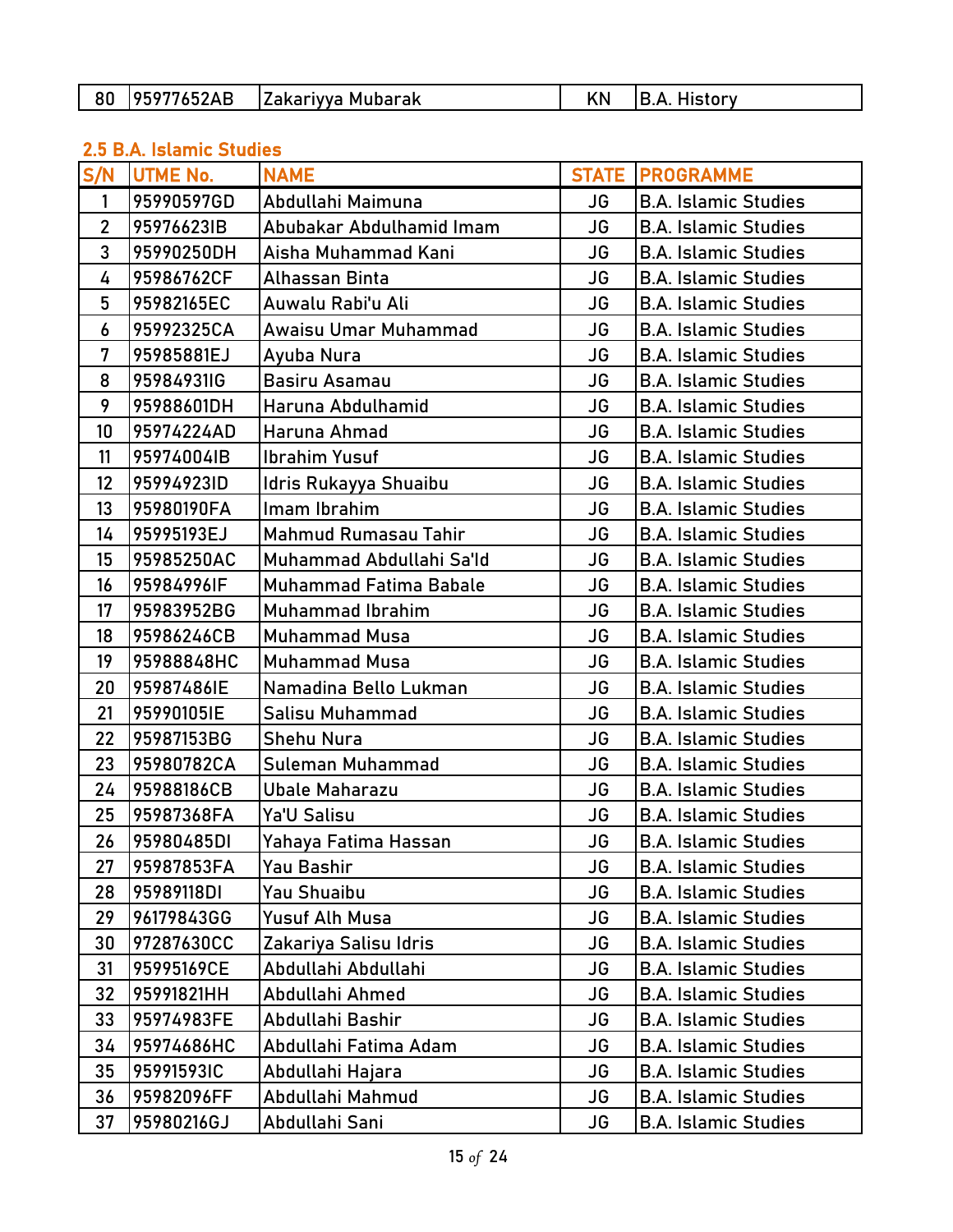| 38 | 95995680ED | Abdullahi Umma          | JG        | <b>B.A. Islamic Studies</b> |
|----|------------|-------------------------|-----------|-----------------------------|
| 39 | 95991915IG | Abubakar Lawan          | JG        | <b>B.A. Islamic Studies</b> |
| 40 | 95979398AB | Abubakar Ramatu         | JG        | <b>B.A. Islamic Studies</b> |
| 41 | 95987220AJ | Abubakar Suleiman       | <b>JG</b> | <b>B.A. Islamic Studies</b> |
| 42 | 95979570GH | Adamu Ya'U              | <b>JG</b> | <b>B.A. Islamic Studies</b> |
| 43 | 95987842ID | Ahmad Abubakar          | <b>JG</b> | <b>B.A. Islamic Studies</b> |
| 44 | 95975208FI | Ahmad Aliyu             | <b>JG</b> | <b>B.A. Islamic Studies</b> |
| 45 | 95985129HE | Ahmad Fatima Ishaq      | JG        | <b>B.A. Islamic Studies</b> |
| 46 | 95986894BH | Ahmad Muhammad Maje     | JG        | <b>B.A. Islamic Studies</b> |
| 47 | 95975095AJ | Aliyu Sadiya            | JG        | <b>B.A. Islamic Studies</b> |
| 48 | 95987610AD | Aminu Amar Hassan       | <b>JG</b> | <b>B.A. Islamic Studies</b> |
| 49 | 95991606ED | Aminu Garba             | <b>JG</b> | <b>B.A. Islamic Studies</b> |
| 50 | 95979629IE | <b>Bashir Abubakar</b>  | JG        | <b>B.A. Islamic Studies</b> |
| 51 | 95976841AJ | Bashir Hauwau Shuaibu   | JG        | <b>B.A. Islamic Studies</b> |
| 52 | 95984303DA | Halliru Hajjara Aminu   | <b>JG</b> | <b>B.A. Islamic Studies</b> |
| 53 | 95981602IC | Hamisu Juwairiyya       | JG        | <b>B.A. Islamic Studies</b> |
| 54 | 95987688GA | Haruna Isah Musa        | JG        | <b>B.A. Islamic Studies</b> |
| 55 | 95990609CH | Haruna Mansur           | JG        | <b>B.A. Islamic Studies</b> |
| 56 | 95990699EI | Hussaini Ahmed          | <b>JG</b> | <b>B.A. Islamic Studies</b> |
| 57 | 95989255BF | Ibrahim Umma Haruna     | <b>JG</b> | <b>B.A. Islamic Studies</b> |
| 58 | 95981573HC | Imamu Daibu             | JG        | <b>B.A. Islamic Studies</b> |
| 59 | 96187582DC | Magaji Na'lma Jahun     | JG        | <b>B.A. Islamic Studies</b> |
| 60 | 95987766CA | <b>Muhammad Ibrahim</b> | <b>JG</b> | <b>B.A. Islamic Studies</b> |
| 61 | 95987924DB | <b>Muhammad Saminu</b>  | JG        | <b>B.A. Islamic Studies</b> |
| 62 | 95975364HF | Muhd Abubakar Ismail    | <b>JG</b> | <b>B.A. Islamic Studies</b> |
| 63 | 95986691EE | Musa Rabiatu Muhammad   | JG        | <b>B.A. Islamic Studies</b> |
| 64 | 95995948BF | Musa Usman              | <b>JG</b> | <b>B.A. Islamic Studies</b> |
| 65 | 95977519BC | Nura Abdulwahab         | JG        | <b>B.A. Islamic Studies</b> |
| 66 | 95993529JE | Rabiu Abubakar          | JG        | <b>B.A. Islamic Studies</b> |
| 67 | 95992254DJ | Shehu Abubakar          | JG        | <b>B.A. Islamic Studies</b> |
| 68 | 95988982FI | Shehu Fatima            | JG        | <b>B.A. Islamic Studies</b> |
| 69 | 95986490GF | Shehu Maryam Wan        | JG        | <b>B.A. Islamic Studies</b> |
| 70 | 95989687HH | Sidi Suleman Amina      | JG        | <b>B.A. Islamic Studies</b> |
| 71 | 95974217CE | Suleiman Yau            | JG        | <b>B.A. Islamic Studies</b> |
| 72 | 95984789CH | Tijjani Rabiu           | JG        | <b>B.A. Islamic Studies</b> |
| 73 | 95990716JE | <b>Umar Yusuf</b>       | JG        | <b>B.A. Islamic Studies</b> |
| 74 | 95987083DC | Usman Muhammad          | JG        | <b>B.A. Islamic Studies</b> |
| 75 | 95992308HB | Yahaya Garba Muhammad   | JG        | <b>B.A. Islamic Studies</b> |
| 76 | 95983885CD | Yahaya Saifullahi       | JG        | <b>B.A. Islamic Studies</b> |
| 77 | 95988733CJ | Yau Abdullahi Haruna    | JG        | <b>B.A. Islamic Studies</b> |
| 78 | 95993664HH | Yusuf Jamilu            | JG        | <b>B.A. Islamic Studies</b> |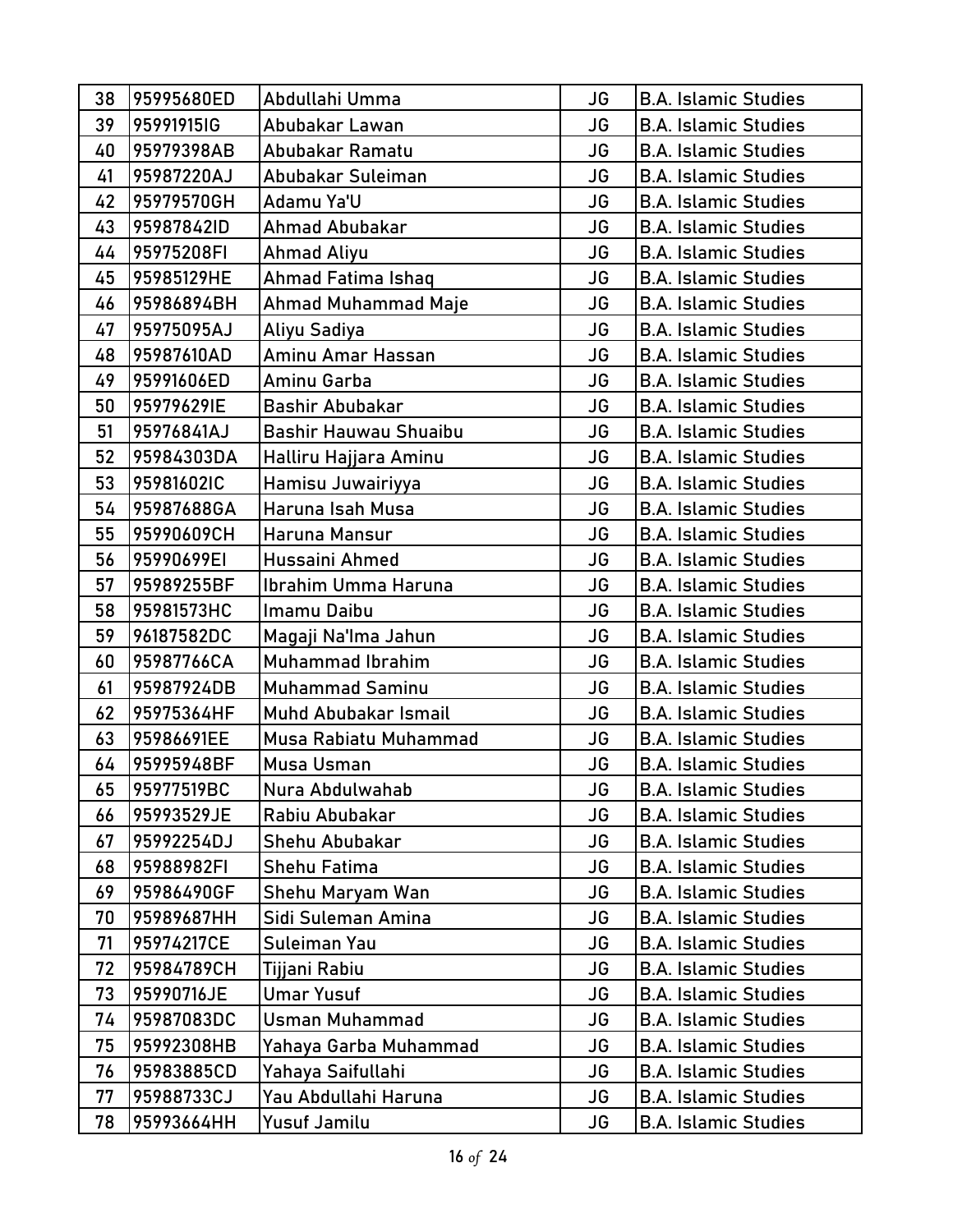| 79 | 195976731EI   | IZakar Yau Fatima    | <b>IB.A. Islamic Studies</b> |
|----|---------------|----------------------|------------------------------|
|    | 80 95990991EF | lZarau Muhammad Sani | <b>IB.A. Islamic Studies</b> |

### 3.0 FACULTY OF NATURAL & APPLIED SCIENCES

### 3.1 B.Sc. Biology

|                | S/N UTME No. | <b>NAME</b>               |           | <b>STATE PROGRAMME</b> |
|----------------|--------------|---------------------------|-----------|------------------------|
| 1              | 95986472CC   | Abdullahi Aisha           | JG        | <b>B.Sc. Biology</b>   |
| $\overline{2}$ | 95989085EA   | Abdullahi Maryam Shehu    | JG        | <b>B.Sc. Biology</b>   |
| 3              | 95983485FJ   | Abus Lawan Aminu          | JG        | <b>B.Sc. Biology</b>   |
| 4              | 95996015AI   | Aisha Bala                | <b>JG</b> | <b>B.Sc. Biology</b>   |
| 5              | 95974846HH   | Garba Adamu               | <b>JG</b> | <b>B.Sc. Biology</b>   |
| 6              | 95994756AC   | Ibrahim Khadija Hamman    | <b>JG</b> | <b>B.Sc. Biology</b>   |
| 7              | 96186384DH   | <b>Ibrahim Yusuf</b>      | JG        | <b>B.Sc. Biology</b>   |
| 8              | 95977267IJ   | Lawan Fatima              | <b>JG</b> | <b>B.Sc. Biology</b>   |
| 9              | 97290737BD   | Mu'azu Aisha Adam         | JG        | <b>B.Sc. Biology</b>   |
| 10             | 95992346FE   | <b>Muhammad Auwalu</b>    | JG        | <b>B.Sc. Biology</b>   |
| 11             | 96501914HA   | Muhammed Ameedah Hussaina | KN        | <b>B.Sc. Biology</b>   |
| 12             | 95987875IB   | Muhd Shuaibu Usman        | <b>JG</b> | <b>B.Sc. Biology</b>   |
| 13             | 95982623CG   | Musa Adamu                | JG        | <b>B.Sc. Biology</b>   |
| 14             | 95979549DD   | Rabiu Usama               | JG        | <b>B.Sc. Biology</b>   |
| 15             | 96185146GF   | Salis Rukayya Muhammad    | KN        | <b>B.Sc. Biology</b>   |
| 16             | 95986052CB   | Sulaiman Muhammad Garba   | <b>JG</b> | <b>B.Sc. Biology</b>   |
| 17             | 95983839GE   | <b>Umar Khalid</b>        | JG        | <b>B.Sc. Biology</b>   |
| 18             | 95983092HE   | Usama Ahmad Kiri          | JG        | <b>B.Sc. Biology</b>   |
| 19             | 96503839BI   | <b>Usman Ummulkhair</b>   | <b>BA</b> | <b>B.Sc. Biology</b>   |
| 20             | 96191346IJ   | Yusuf Aisha               | JG        | <b>B.Sc. Biology</b>   |
| 21             | 95991269IE   | Zakar Rukayya             | JG        | <b>B.Sc. Biology</b>   |
| 22             | 95992306HH   | Zulaihat Abubakar         | JG        | <b>B.Sc. Biology</b>   |
| 23             | 95983922AJ   | Abdulhadi Ashiru          | <b>JG</b> | <b>B.Sc. Biology</b>   |
| 24             | 95994287FB   | Abdullahi Ahmad           | <b>JG</b> | <b>B.Sc. Biology</b>   |
| 25             | 97295473GE   | Abdullahi Amina Ruba      | JG        | <b>B.Sc. Biology</b>   |
| 26             | 95989969AH   | Abubakar Habiba           | <b>JG</b> | <b>B.Sc. Biology</b>   |
| 27             | 95975120DB   | Abubakar Hassan           | JG        | <b>B.Sc. Biology</b>   |
| 28             | 96204761AC   | Ajiya Husna Haruna        | JG        | <b>B.Sc. Biology</b>   |
| 29             | 95982599AB   | Aliyu Khalifa Haruna      | JG        | <b>B.Sc. Biology</b>   |
| 30             | 95995125FJ   | Alto Gaddafi              | JG        | <b>B.Sc. Biology</b>   |
| 31             | 96214901EA   | Aminu Abubakar            | <b>JG</b> | <b>B.Sc. Biology</b>   |
| 32             | 95974342DH   | Baffa Aishat Maigari      | JG        | <b>B.Sc. Biology</b>   |
| 33             | 95979674EG   | Garba Asiya Abdullhi      | KN        | <b>B.Sc. Biology</b>   |
| 34             | 96212526IE   | Hamisu Adamu              | JG        | <b>B.Sc. Biology</b>   |
| 35             | 95978108II   | Hamisu Hamisu A           | JG        | <b>B.Sc. Biology</b>   |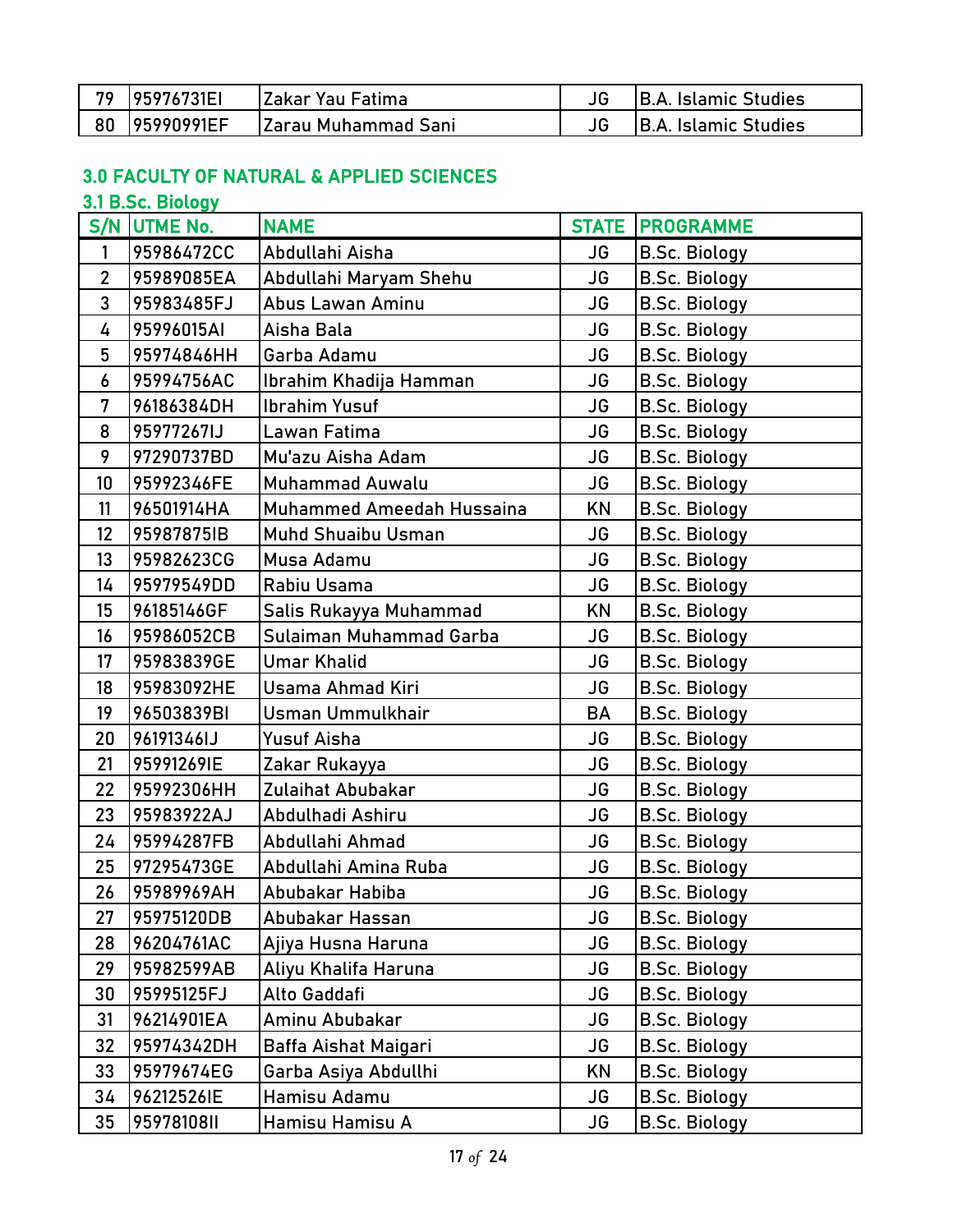| 36 | 95990347DH | Hamza Salihu           | <b>JG</b> | <b>B.Sc. Biology</b> |
|----|------------|------------------------|-----------|----------------------|
| 37 | 95974009GG | Ibrahim Abubakar Inuwa | <b>JG</b> | <b>B.Sc. Biology</b> |
| 38 | 95981841EE | Ibrahim Jamilu         | <b>JG</b> | <b>B.Sc. Biology</b> |
| 39 | 96842524DI | Jibrin Ahmad           | JG        | <b>B.Sc. Biology</b> |
| 40 | 95976583AH | Lawan A Hassan         | <b>JG</b> | <b>B.Sc. Biology</b> |
| 41 | 95980025GA | Lawan Amina            | JG        | <b>B.Sc. Biology</b> |
| 42 | 95992444FB | Lawan Wasila           | JG        | <b>B.Sc. Biology</b> |
| 43 | 95977677CD | Muhammad Suraja        | JG        | <b>B.Sc. Biology</b> |
| 44 | 95994773EI | Muhammad Yahaya        | <b>JG</b> | <b>B.Sc. Biology</b> |
| 45 | 95986337DJ | Musa Auwalu            | <b>JG</b> | <b>B.Sc. Biology</b> |
| 46 | 97275751GA | Musa Halima Haruna     | <b>JG</b> | <b>B.Sc. Biology</b> |
| 47 | 95981484EI | Mustapha Fatima        | JG        | <b>B.Sc. Biology</b> |
| 48 | 95978398JB | Nasiru Nazifi Garba    | <b>JG</b> | <b>B.Sc. Biology</b> |
| 49 | 95976251DD | Rabiu Shamsu           | <b>JG</b> | <b>B.Sc. Biology</b> |
| 50 | 95977042IF | Safiyanu Abdullahi     | JG        | <b>B.Sc. Biology</b> |
| 51 | 95991793GE | Saidu Muhammad         | <b>JG</b> | <b>B.Sc. Biology</b> |
| 52 | 95991741CG | Sale Baffa             | JG        | <b>B.Sc. Biology</b> |
| 53 | 95982650EC | Salihu Aliyu M         | <b>JG</b> | <b>B.Sc. Biology</b> |
| 54 | 95989517AF | Samaila Nasiru         | <b>JG</b> | <b>B.Sc. Biology</b> |
| 55 | 97429464FJ | Shafiu Sagiru Bashir   | <b>JG</b> | <b>B.Sc. Biology</b> |
| 56 | 95983013CA | Sulaiman Sunusi        | JG        | <b>B.Sc. Biology</b> |
| 57 | 95984429EA | <b>Uba Tanimu</b>      | <b>JG</b> | <b>B.Sc. Biology</b> |
| 58 | 95987277DC | <b>Umar Saleh</b>      | JG        | <b>B.Sc. Biology</b> |
| 59 | 95975268HC | Usman Bashir Muhammad. | JG        | <b>B.Sc. Biology</b> |
| 60 | 95979879BD | Yahuza Ibrahim         | JG        | <b>B.Sc. Biology</b> |
| 61 | 95976969BD | Yakubu Umar            | <b>JG</b> | <b>B.Sc. Biology</b> |
| 62 | 95992062DD | Yusuf Abubakar A       | <b>JG</b> | <b>B.Sc. Biology</b> |

### 3.2 B.Sc. Chemistry

| S/N             | UTME No.   | <b>NAME</b>             | <b>STATE</b> | <b>PROGRAMME</b>       |
|-----------------|------------|-------------------------|--------------|------------------------|
|                 | 95988827DI | Abdullahi Sani          | JG           | <b>B.Sc. Chemistry</b> |
| $\overline{2}$  | 95993110JA | Abubakar Anas           | JG           | <b>B.Sc. Chemistry</b> |
| 3               | 95991303HJ | Ahmad Abdullahi         | JG           | <b>B.Sc. Chemistry</b> |
| 4               | 95980563JF | Ahmad Asma'U Usman      | JG           | <b>B.Sc. Chemistry</b> |
| 5               | 96146814BJ | Alfa Zakariya Wan       | JG           | <b>B.Sc. Chemistry</b> |
| 6               | 95994078JG | Aliyu Muhammad Hafsat   | JG           | <b>B.Sc. Chemistry</b> |
| 7               | 95979573FI | Ashiru Aliyu            | JG           | <b>B.Sc. Chemistry</b> |
| 8               | 96198222CF | <b>Auwal Usman Bako</b> | JG           | <b>B.Sc. Chemistry</b> |
| 9               | 95988516AB | Babangida Ladan         | JG           | <b>B.Sc. Chemistry</b> |
| 10 <sup>°</sup> | 95992511EE | Garba Abba              | <b>JG</b>    | <b>B.Sc. Chemistry</b> |
| 11              | 96175607GH | Indee Suleiman Muhammad | JG           | <b>B.Sc. Chemistry</b> |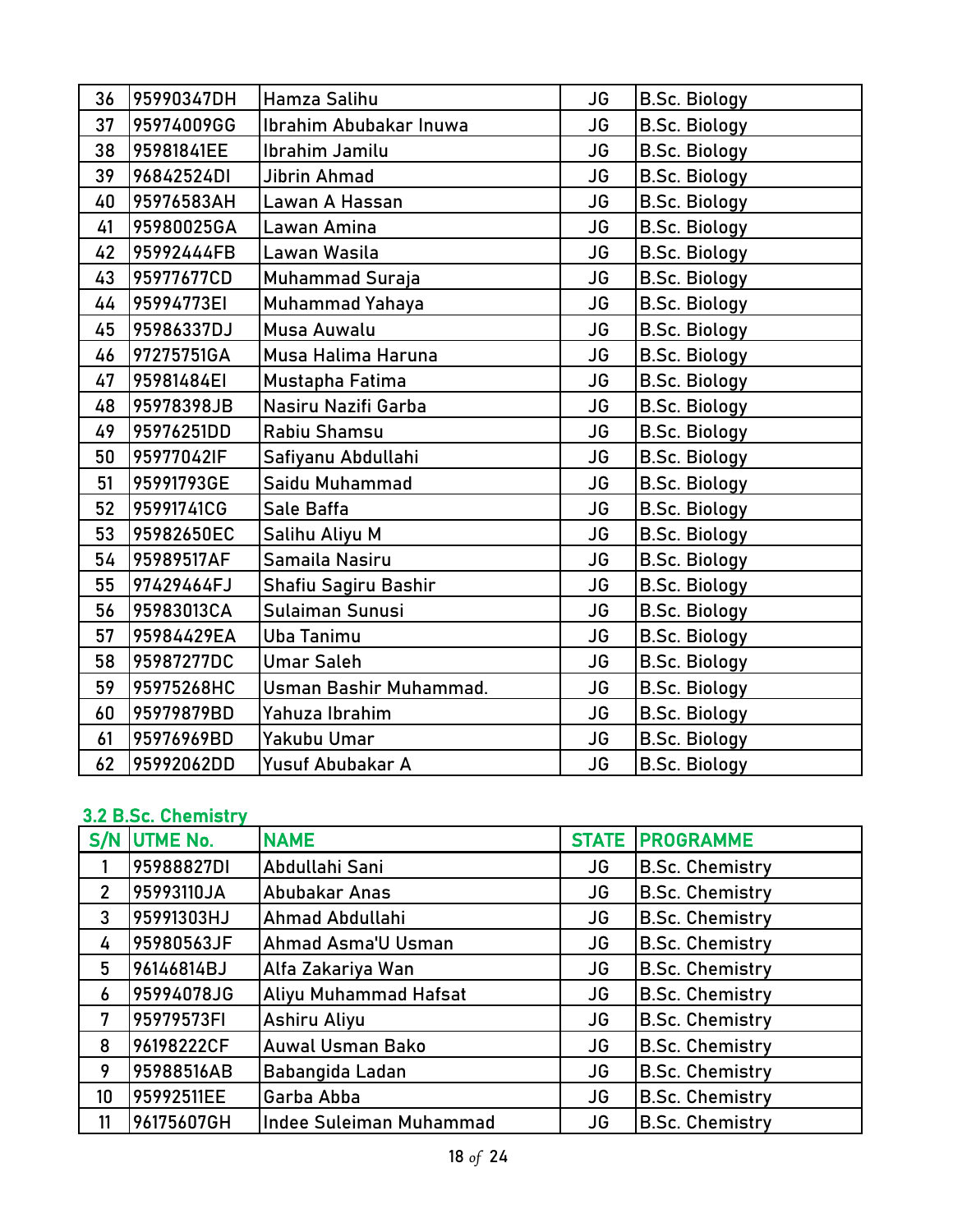| 12 | 95977619AD | <b>Isah Hafsat Zakar</b>     | <b>JG</b> | <b>B.Sc. Chemistry</b> |
|----|------------|------------------------------|-----------|------------------------|
| 13 | 95983313JA | <b>Kamal Saad Musa</b>       | JG        | <b>B.Sc. Chemistry</b> |
| 14 | 96699621AH | <b>Matthew Ndok Daboh</b>    | <b>NS</b> | <b>B.Sc. Chemistry</b> |
| 15 | 95987042FI | <b>Muhammad Fatima Ubale</b> | <b>JG</b> | <b>B.Sc. Chemistry</b> |
| 16 | 95979417EB | Sa'ad Sumayya Barwa          | <b>JG</b> | <b>B.Sc. Chemistry</b> |
| 17 | 96182370FB | Sadiku Abba                  | <b>JG</b> | <b>B.Sc. Chemistry</b> |
| 18 | 95988849GJ | Shuaibu Sunusi               | <b>JG</b> | <b>B.Sc. Chemistry</b> |
| 19 | 96182237GC | Sumayya Hamisu Lawan         | KN        | <b>B.Sc. Chemistry</b> |
| 20 | 95993568HE | Sunusi Abdullahi Haruna      | JG        | <b>B.Sc. Chemistry</b> |
| 21 | 95977682AI | Wakil Salisu                 | JG        | <b>B.Sc. Chemistry</b> |
| 22 | 95982041CG | Ya'u Adamu                   | <b>JG</b> | <b>B.Sc. Chemistry</b> |
| 23 | 95975190BF | Yunusa Aliyu                 | <b>JG</b> | <b>B.Sc. Chemistry</b> |
| 24 | 95993368JC | <b>Yusif Umar</b>            | <b>JG</b> | <b>B.Sc. Chemistry</b> |
| 25 | 95993261CF | Abdulbaki Fahad              | JG        | <b>B.Sc. Chemistry</b> |
| 26 | 95978032CF | Abdullahi Mustapha           | <b>JG</b> | <b>B.Sc. Chemistry</b> |
| 27 | 96119420EC | Abdullahi Nuhu               | JG        | <b>B.Sc. Chemistry</b> |
| 28 | 95976093CC | Abdussalam Shehu.            | JG        | <b>B.Sc. Chemistry</b> |
| 29 | 95988717HH | Abubakar Abba                | JG        | <b>B.Sc. Chemistry</b> |
| 30 | 95984927AB | Adamu Muhammad Y             | <b>JG</b> | <b>B.Sc. Chemistry</b> |
| 31 | 96189344IB | Adamu Sani                   | <b>JG</b> | <b>B.Sc. Chemistry</b> |
| 32 | 95979808DC | Adamu Shamsi                 | <b>JG</b> | <b>B.Sc. Chemistry</b> |
| 33 | 95980123FH | Ahmad Muhammad               | <b>JG</b> | <b>B.Sc. Chemistry</b> |
| 34 | 95981067DI | <b>Ahmad Sani</b>            | <b>JG</b> | <b>B.Sc. Chemistry</b> |
| 35 | 95980330BI | Aliyu Abba                   | <b>JG</b> | <b>B.Sc. Chemistry</b> |
| 36 | 95981510GH | Aliyu Mohammed               | <b>JG</b> | <b>B.Sc. Chemistry</b> |
| 37 | 95989343EC | <b>Auwal Muhammad Musa</b>   | JG        | <b>B.Sc. Chemistry</b> |
| 38 | 95984288HF | Ayuba Zailani                | <b>JG</b> | <b>B.Sc. Chemistry</b> |
| 39 | 95979437HI | Baffa Muhammad               | JG        | <b>B.Sc. Chemistry</b> |
| 40 | 95982777EJ | Bala Ilyasu                  | JG        | <b>B.Sc. Chemistry</b> |
| 41 | 95990467GF | <b>Bashir Saleh</b>          | JG        | <b>B.Sc. Chemistry</b> |
| 42 | 95985578IF | Basiru Abdullahi             | JG        | <b>B.Sc. Chemistry</b> |
| 43 | 95975029BD | <b>Biliya Murtala</b>        | JG        | <b>B.Sc. Chemistry</b> |
| 44 | 95978543EE | <b>Bilya Yusif</b>           | JG        | <b>B.Sc. Chemistry</b> |
| 45 | 95986492FJ | Garba Abubakar Shehu         | JG        | <b>B.Sc. Chemistry</b> |
| 46 | 95990424JH | <b>Habu Abbas</b>            | <b>JG</b> | <b>B.Sc. Chemistry</b> |
| 47 | 95987556GI | Hairuza Halima               | JG        | <b>B.Sc. Chemistry</b> |
| 48 | 95976558IC | Haruna Abba                  | JG        | <b>B.Sc. Chemistry</b> |
| 49 | 95985084BF | Haruna Aminu                 | JG        | <b>B.Sc. Chemistry</b> |
| 50 | 95982969FF | Ibrahim Abubakar             | JG        | <b>B.Sc. Chemistry</b> |
| 51 | 95985114CC | Ibrahim Fatima Muhd          | JG        | <b>B.Sc. Chemistry</b> |
| 52 | 95975799DB | Ibrahim Hussaini             | JG        | <b>B.Sc. Chemistry</b> |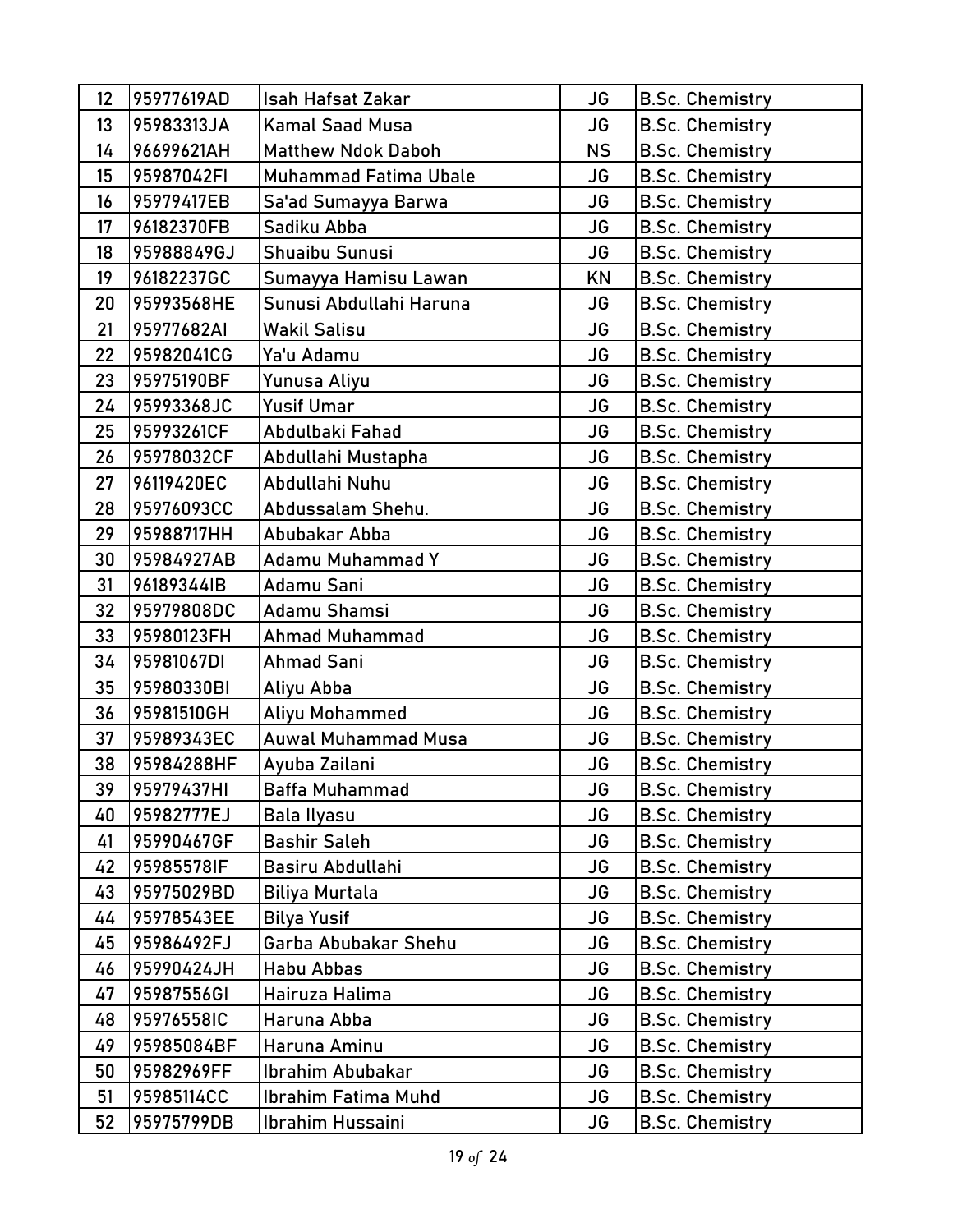| 53 | 95977835DE | Idris Muhammad           | JG        | <b>B.Sc. Chemistry</b> |
|----|------------|--------------------------|-----------|------------------------|
| 54 | 95989327JA | Ismail Abdullahi         | JG        | <b>B.Sc. Chemistry</b> |
| 55 | 95993118GG | Kabir Abba               | JG        | <b>B.Sc. Chemistry</b> |
| 56 | 95992260CB | Kabir Nabila Abdullahi   | <b>JG</b> | <b>B.Sc. Chemistry</b> |
| 57 | 95990361JC | M Shu'aibu Shu'aibu      | JG        | <b>B.Sc. Chemistry</b> |
| 58 | 95990354BG | <b>Mubarak Hashim</b>    | <b>JG</b> | <b>B.Sc. Chemistry</b> |
| 59 | 95978985HG | Muhammad Aliyu Ahmad     | JG        | <b>B.Sc. Chemistry</b> |
| 60 | 95992282FC | Muhammad Fatima Sani     | <b>JG</b> | <b>B.Sc. Chemistry</b> |
| 61 | 95990779AC | Muhammad Hauwa Iliyasu   | JG        | <b>B.Sc. Chemistry</b> |
| 62 | 95983258GB | Muhammad Inuwa           | <b>JG</b> | <b>B.Sc. Chemistry</b> |
| 63 | 95989316CG | Muhammad Kamal           | JG        | <b>B.Sc. Chemistry</b> |
| 64 | 95977329JH | Muhammad Rufai Ali       | <b>JG</b> | <b>B.Sc. Chemistry</b> |
| 65 | 95983888BE | <b>Muhammad Sulaiman</b> | JG        | <b>B.Sc. Chemistry</b> |
| 66 | 95977547CF | <b>Muhammad Sulaiman</b> | JG        | <b>B.Sc. Chemistry</b> |
| 67 | 95975967BC | Muhammad Zainab Jamma    | JG        | <b>B.Sc. Chemistry</b> |
| 68 | 95992279GB | Muhd Abubakar Iliya      | <b>JG</b> | <b>B.Sc. Chemistry</b> |
| 69 | 95987108FE | Mukhtar Naja'Atu         | JG        | <b>B.Sc. Chemistry</b> |
| 70 | 95974559GF | Musa Isah                | JG        | <b>B.Sc. Chemistry</b> |
| 71 | 95993582DC | Musa Isah                | JG        | <b>B.Sc. Chemistry</b> |
| 72 | 95975064AF | Musa Isah Isah           | <b>JG</b> | <b>B.Sc. Chemistry</b> |
| 73 | 95980783BH | Musa Yau                 | JG        | <b>B.Sc. Chemistry</b> |
| 74 | 95991323BJ | <b>Saad Nasir Saad</b>   | JG        | <b>B.Sc. Chemistry</b> |
| 75 | 95976064BC | Sabo Bashari Isah        | <b>JG</b> | <b>B.Sc. Chemistry</b> |
| 76 | 96758789BD | Saeed Ibrahim Muazu      | <b>JG</b> | <b>B.Sc. Chemistry</b> |
| 77 | 96137003GB | Salisu Amina             | JG        | <b>B.Sc. Chemistry</b> |
| 78 | 96185510EA | Sani Kabir Bello         | JG        | <b>B.Sc. Chemistry</b> |
| 79 | 95976608CJ | Sani Sulaiman            | <b>JG</b> | <b>B.Sc. Chemistry</b> |
| 80 | 96175621CF | Shehu Abubakar           | JG        | <b>B.Sc. Chemistry</b> |
| 81 | 95976053EF | Shuaibu Haruna           | JG        | <b>B.Sc. Chemistry</b> |
| 82 | 95986637BC | Sulaiman Khadija Kani    | JG        | <b>B.Sc. Chemistry</b> |
| 83 | 95989272GB | Sulaiman Muhammad        | JG        | <b>B.Sc. Chemistry</b> |
| 84 | 95989055DD | Sulaiman Salisu          | JG        | <b>B.Sc. Chemistry</b> |
| 85 | 95982851CB | Suleiman Ashiru          | JG        | <b>B.Sc. Chemistry</b> |
| 86 | 95983823BF | Ubali Buhari             | JG        | <b>B.Sc. Chemistry</b> |
| 87 | 95988398GE | Umar Abubakar Haruna     | JG        | <b>B.Sc. Chemistry</b> |
| 88 | 95976026CJ | <b>Umar Habiba</b>       | JG        | <b>B.Sc. Chemistry</b> |
| 89 | 95983047BF | Umar Usman               | JG        | <b>B.Sc. Chemistry</b> |
| 90 | 97613997DJ | Usman Maimuna Haruna     | JG        | <b>B.Sc. Chemistry</b> |
| 91 | 95985522FJ | Usman Sa'ldu             | JG        | <b>B.Sc. Chemistry</b> |
| 92 | 95987964AI | Yahaya Kamal A           | JG        | <b>B.Sc. Chemistry</b> |
| 93 | 96187037BI | Yahuza Usaini Tsoho      | JG        | <b>B.Sc. Chemistry</b> |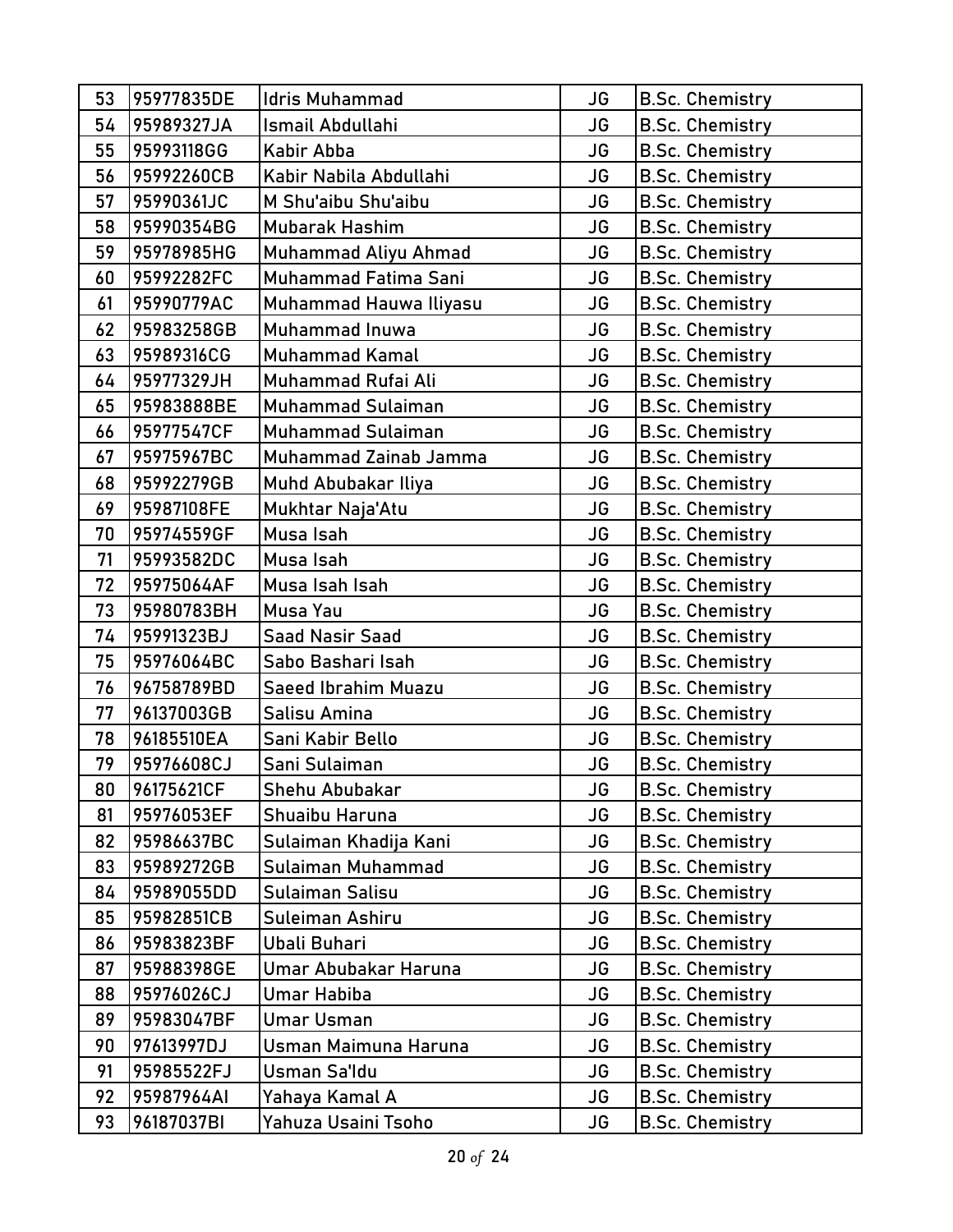| 94 | 195990268IA | Yunusa Jamilu          | JG | <b>B.Sc. Chemistry</b> |
|----|-------------|------------------------|----|------------------------|
| 95 | 195981903FC | <b>Yusif Usman</b>     | JG | <b>B.Sc. Chemistry</b> |
| 96 | 195978250FA | <b>IYusuf A Hassan</b> | JG | B.Sc. Chemistry        |
| 97 | 195975984FI | IZakar Aisha           | JG | B.Sc. Chemistry        |

### 3.3 B.Sc. Computer Science

|                | o.o p.oc. compater ocience<br>S/N UTME No. | <b>NAME</b>                   | <b>STATE</b> | <b>PROGRAMME</b>              |
|----------------|--------------------------------------------|-------------------------------|--------------|-------------------------------|
| 1              | 95983601AC                                 | Abdul'Aziz Sha'Aban Danmasaga | JG           | <b>B.Sc. Computer Science</b> |
| $\overline{2}$ | 95992055FE                                 | Abdulaziz Abubakar            | <b>JG</b>    | <b>B.Sc. Computer Science</b> |
| 3              | 95981642FJ                                 | Abdulkadir Hamza              | <b>JG</b>    | <b>B.Sc. Computer Science</b> |
| 4              | 96194099HF                                 | Abdullahi Khaleel Ibrahim     | <b>KN</b>    | <b>B.Sc. Computer Science</b> |
| 5              | 95994202BF                                 | Abubakar Muhammad             | <b>JG</b>    | <b>B.Sc. Computer Science</b> |
| 6              | 95975835CA                                 | <b>Adamu Umar</b>             | <b>JG</b>    | <b>B.Sc. Computer Science</b> |
| 7              | 96171247FC                                 | Ahmad Abdullahi Elyakub       | <b>KN</b>    | <b>B.Sc. Computer Science</b> |
| 8              | 96076616CG                                 | <b>Ahmad Maryam</b>           | <b>JG</b>    | <b>B.Sc. Computer Science</b> |
| 9              | 95994016II                                 | Auwal Hauwa Hamida            | <b>JG</b>    | <b>B.Sc. Computer Science</b> |
| 10             | 95991766EI                                 | <b>Bala Murtala</b>           | <b>JG</b>    | <b>B.Sc. Computer Science</b> |
| 11             | 96167107FG                                 | Danmallam Aliyu Aminu         | <b>JG</b>    | <b>B.Sc. Computer Science</b> |
| 12             | 95991536FJ                                 | <b>Farouq Umar Suleman</b>    | <b>JG</b>    | <b>B.Sc. Computer Science</b> |
| 13             | 95976559HJ                                 | Garba Mubarak                 | <b>JG</b>    | <b>B.Sc. Computer Science</b> |
| 14             | 95982110BD                                 | Habibu Sani                   | <b>JG</b>    | <b>B.Sc. Computer Science</b> |
| 15             | 95995638HC                                 | Haladu Adamu                  | <b>JG</b>    | <b>B.Sc. Computer Science</b> |
| 16             | 95988220BG                                 | <b>Ibrahim Muhammad M</b>     | <b>JG</b>    | <b>B.Sc. Computer Science</b> |
| 17             | 96206756DB                                 | Ibrahim Sagir Muhammad        | <b>JG</b>    | <b>B.Sc. Computer Science</b> |
| 18             | 95988072HC                                 | Isyaku Muhammad Ibrahim       | KT           | <b>B.Sc. Computer Science</b> |
| 19             | 96137096HD                                 | <b>Lawan Muhammad Sabo</b>    | JG           | <b>B.Sc. Computer Science</b> |
| 20             | 95990063BG                                 | Maitama Bala Hussain          | <b>JG</b>    | <b>B.Sc. Computer Science</b> |
| 21             | 95988618ID                                 | Muhammad D Muhammad           | <b>JG</b>    | <b>B.Sc. Computer Science</b> |
| 22             | 95991516CC                                 | Muhammad Inuwa Kawu           | JG           | <b>B.Sc. Computer Science</b> |
| 23             | 95975780II                                 | <b>Muhammad Ismail</b>        | <b>JG</b>    | <b>B.Sc. Computer Science</b> |
| 24             | 96166256IH                                 | Muhammad Sulaiman Zandam      | <b>JG</b>    | <b>B.Sc. Computer Science</b> |
| 25             | 97276514AC                                 | Murtala Isa Muhammad          | <b>JG</b>    | <b>B.Sc. Computer Science</b> |
| 26             | 95986869JC                                 | <b>Musa Khalid</b>            | <b>JG</b>    | <b>B.Sc. Computer Science</b> |
| 27             | 95988038HH                                 | <b>Musa Yusuf Yusuf</b>       | JG           | <b>B.Sc. Computer Science</b> |
| 28             | 9598421911                                 | Mustapha Abubakar Muhammad    | <b>JG</b>    | <b>B.Sc. Computer Science</b> |
| 29             | 97274810HA                                 | Salihu Yusuf Yusuf            | <b>PL</b>    | <b>B.Sc. Computer Science</b> |
| 30             | 95981353FD                                 | Salisu Muhammad               | JG           | <b>B.Sc. Computer Science</b> |
| 31             | 96041891CD                                 | <b>Saminu Hamisu</b>          | <b>JG</b>    | <b>B.Sc. Computer Science</b> |
| 32             | 96219893AC                                 | <b>Shehu Khalid</b>           | <b>JG</b>    | <b>B.Sc. Computer Science</b> |
| 33             | 95986319JD                                 | Shuaibu Bashir Turaki         | <b>JG</b>    | <b>B.Sc. Computer Science</b> |
| 34             | 95973685GI                                 | Sunusi Ahmad                  | JG           | <b>B.Sc. Computer Science</b> |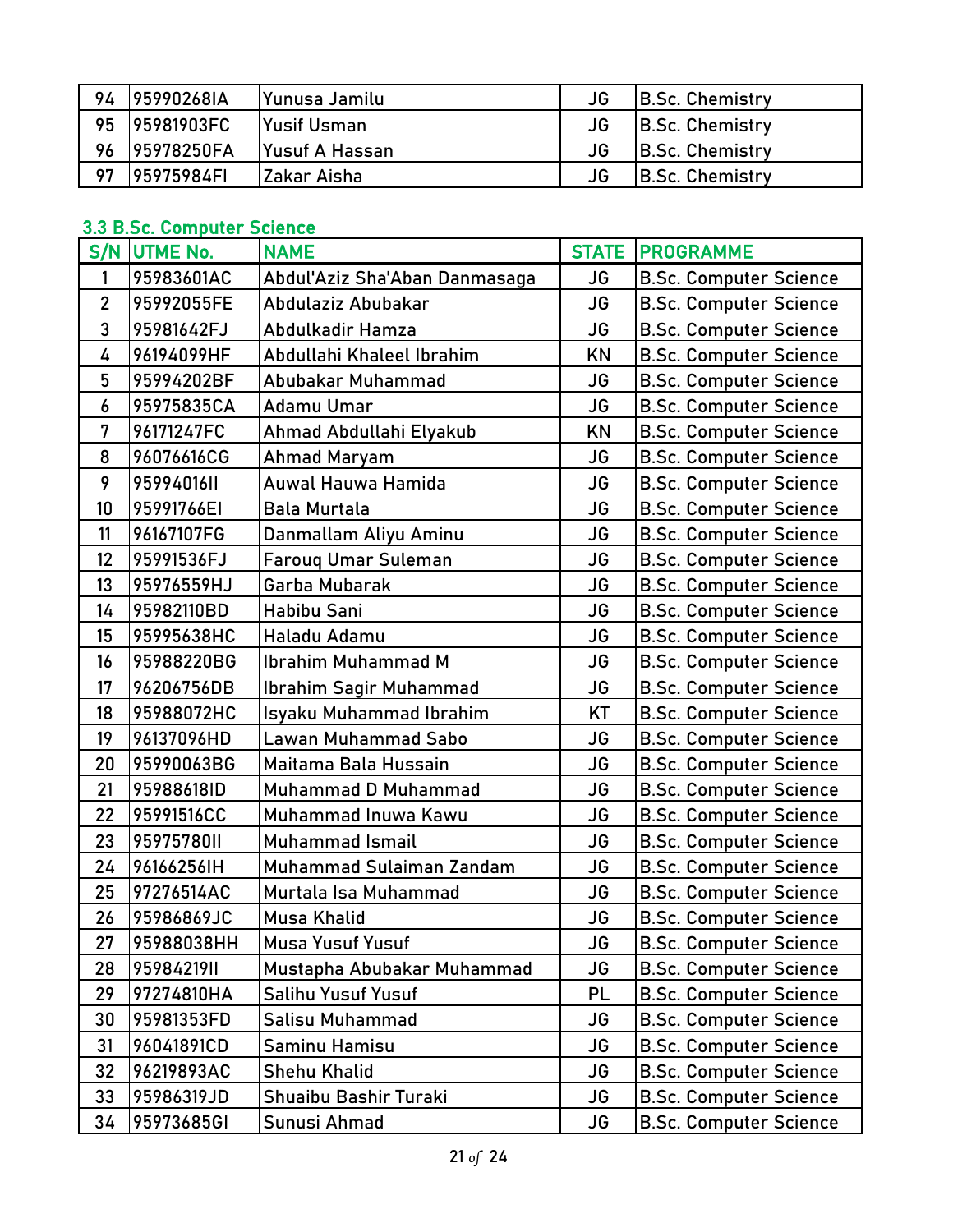| 35 | 95993152GB | Abba Nasiru                 | JG        | <b>B.Sc. Computer Science</b> |
|----|------------|-----------------------------|-----------|-------------------------------|
| 36 | 95980542GB | Abdullahi Aisha             | JG        | <b>B.Sc. Computer Science</b> |
| 37 | 95992435HI | Abdullahi Jibrin            | JG        | <b>B.Sc. Computer Science</b> |
| 38 | 96810517CJ | Abdulrahman Habiba Umar     | <b>KD</b> | <b>B.Sc. Computer Science</b> |
| 39 | 95974311DD | <b>Adam Usman</b>           | JG        | <b>B.Sc. Computer Science</b> |
| 40 | 95974932BD | Adamu Saihanu               | JG        | <b>B.Sc. Computer Science</b> |
| 41 | 96173706EH | <b>Adamu Umar</b>           | JG        | <b>B.Sc. Computer Science</b> |
| 42 | 95991182FE | Ado Musbahu Salisu          | <b>JG</b> | <b>B.Sc. Computer Science</b> |
| 43 | 95991708CI | <b>Ahmad Muhammad Tal</b>   | <b>JG</b> | <b>B.Sc. Computer Science</b> |
| 44 | 95990045HA | Ahmad Mujaheed              | JG        | <b>B.Sc. Computer Science</b> |
| 45 | 95993787JG | <b>Ahmed Saleem</b>         | JG        | <b>B.Sc. Computer Science</b> |
| 46 | 95989029BE | Alameen Muhammad Abdullahi  | <b>JG</b> | <b>B.Sc. Computer Science</b> |
| 47 | 95989432GG | Alfa Idris                  | JG        | <b>B.Sc. Computer Science</b> |
| 48 | 96800168DG | Alhassan Zaharadeen Hashim  | JG        | <b>B.Sc. Computer Science</b> |
| 49 | 97277425IC | Aliyu Adam Sulaiman         | JG        | <b>B.Sc. Computer Science</b> |
| 50 | 95978766FE | Aliyu Mustapha              | <b>JG</b> | <b>B.Sc. Computer Science</b> |
| 51 | 95981519EA | <b>Aliyu Yusuf</b>          | <b>JG</b> | <b>B.Sc. Computer Science</b> |
| 52 | 97616688BH | Alkamis Umar Muhammad       | PL        | <b>B.Sc. Computer Science</b> |
| 53 | 95461092AJ | Alsaba Mohammed Abubakar    | <b>KN</b> | <b>B.Sc. Computer Science</b> |
| 54 | 95986300FD | Auwal Mus'Ab Muhd           | <b>JG</b> | <b>B.Sc. Computer Science</b> |
| 55 | 96189443HF | <b>Boyi Aminu Usman</b>     | JG        | <b>B.Sc. Computer Science</b> |
| 56 | 95985265FE | Dahiru Abubakar Abdulkadir  | JG        | <b>B.Sc. Computer Science</b> |
| 57 | 95982053IH | Gambo Najib                 | <b>JG</b> | <b>B.Sc. Computer Science</b> |
| 58 | 95992404HE | Garba Laminu                | JG        | <b>B.Sc. Computer Science</b> |
| 59 | 95991515CF | Garba Yahaya Dodo           | JG        | <b>B.Sc. Computer Science</b> |
| 60 | 95995152HF | Hamza A Yusuf               | JG        | <b>B.Sc. Computer Science</b> |
| 61 | 95989675BG | Haruna Ado                  | <b>JG</b> | <b>B.Sc. Computer Science</b> |
| 62 | 95984005FB | Hudu A Ali                  | JG        | <b>B.Sc. Computer Science</b> |
| 63 | 95973667CF | Ibrahim Ahmad               | JG        | <b>B.Sc. Computer Science</b> |
| 64 | 95992036BE | <b>Ismail Yusuf</b>         | JG        | <b>B.Sc. Computer Science</b> |
| 65 | 95986335EF | Kakule Hussaini             | JG        | <b>B.Sc. Computer Science</b> |
| 66 | 97295518CG | Khamis Shamsuddeen Yunus    | JG        | <b>B.Sc. Computer Science</b> |
| 67 | 95983698AC | Magaji Usman                | JG        | <b>B.Sc. Computer Science</b> |
| 68 | 96245287GC | <b>Mahmoud Muhammad</b>     | JG        | <b>B.Sc. Computer Science</b> |
| 69 | 96029155BD | Muhammad Abdullahi Ishaq    | <b>KN</b> | <b>B.Sc. Computer Science</b> |
| 70 | 95988111FC | <b>Muhammad Ahmad Bello</b> | JG        | <b>B.Sc. Computer Science</b> |
| 71 | 95978797FI | Muhammad Aminu Yakubu       | JG        | <b>B.Sc. Computer Science</b> |
| 72 | 96216145JB | <b>Muhammad Annur Idris</b> | JG        | <b>B.Sc. Computer Science</b> |
| 73 | 95989045GD | Muhammad Baffa Abdullahi    | JG        | <b>B.Sc. Computer Science</b> |
| 74 | 95987769BB | <b>Muhammad Ibrahim</b>     | JG        | <b>B.Sc. Computer Science</b> |
| 75 | 95989557HJ | Muhammad Khadija Nasir      | JG        | <b>B.Sc. Computer Science</b> |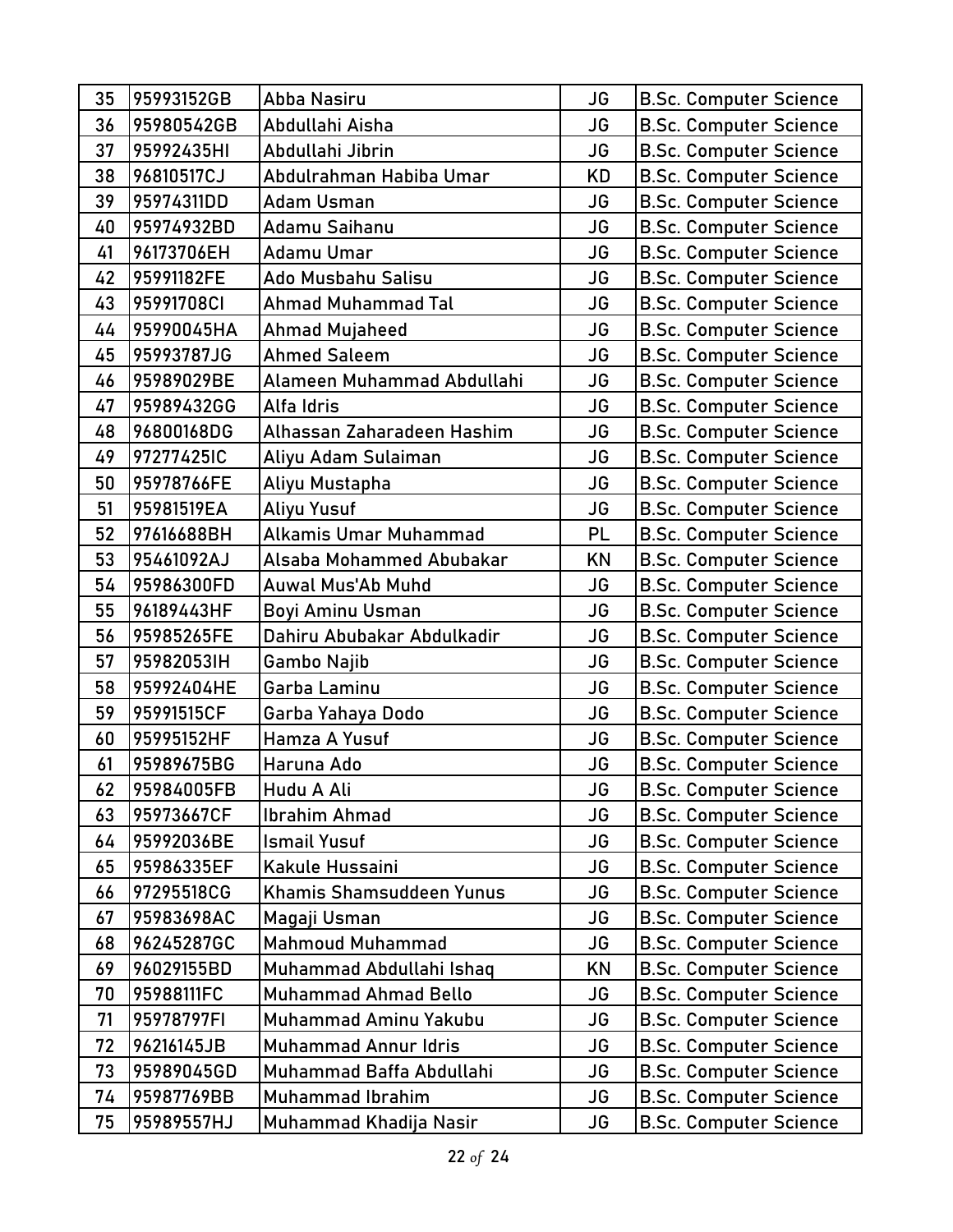| 76 | 95989526HF | Muhammad Sani              | <b>JG</b> | <b>B.Sc. Computer Science</b> |
|----|------------|----------------------------|-----------|-------------------------------|
| 77 | 97510540BA | <b>Muhammed Sani</b>       | <b>JG</b> | <b>B.Sc. Computer Science</b> |
| 78 | 96157985GI | Murtala Ummassalama Haruna | KN        | <b>B.Sc. Computer Science</b> |
| 79 | 96179035GF | Mus'ab Shu'aibu            | JG        | <b>B.Sc. Computer Science</b> |
| 80 | 95985162HC | Musa Abdurrahaman          | JG        | <b>B.Sc. Computer Science</b> |
| 81 | 95978513DH | Musa Hassan                | <b>JG</b> | <b>B.Sc. Computer Science</b> |
| 82 | 95982616EH | Musa Isah Bawa             | <b>JG</b> | <b>B.Sc. Computer Science</b> |
| 83 | 96170435GD | Musa Muhammad Kabiru       | <b>JG</b> | <b>B.Sc. Computer Science</b> |
| 84 | 95977369HE | Sani Haruna Barde          | JG        | <b>B.Sc. Computer Science</b> |
| 85 | 96206456FI | Sani Hashim Hashim         | KN        | <b>B.Sc. Computer Science</b> |
| 86 | 95984819DE | Sani Sabiu                 | <b>JG</b> | <b>B.Sc. Computer Science</b> |
| 87 | 95991984HD | Shuaibu Muktar Gambo       | JG        | <b>B.Sc. Computer Science</b> |
| 88 | 96179857CE | Sulaiman Muhammad Sharu    | KN        | <b>B.Sc. Computer Science</b> |
| 89 | 95975283CH | Umar Ahmad Ahmad           | JG        | <b>B.Sc. Computer Science</b> |
| 90 | 95987266GF | Umar Sani Musa             | JG        | <b>B.Sc. Computer Science</b> |
| 91 | 95981811DH | <b>Usman Musa Muhammad</b> | JG        | <b>B.Sc. Computer Science</b> |
| 92 | 95981179JA | Yahaya Umar                | JG        | <b>B.Sc. Computer Science</b> |
| 93 | 95989534FB | Yakubu A Ya'u              | JG        | <b>B.Sc. Computer Science</b> |
| 94 | 95989310EE | <b>Yusuf Rislanu Muhd</b>  | <b>JG</b> | <b>B.Sc. Computer Science</b> |
| 95 | 95977514CH | Zakari Najib               | JG        | <b>B.Sc. Computer Science</b> |
| 96 | 95987836AE | Hussaini Ibrahim Haruna    | <b>JG</b> | <b>B.Sc. Computer Science</b> |

### 3.4 B.Sc. Mathematics

| S/N             | <b>UTME No.</b> | <b>NAME</b>                | <b>STATE</b> | <b>PROGRAMME</b>         |
|-----------------|-----------------|----------------------------|--------------|--------------------------|
|                 | 96188944CA      | Idris Ibrahim Digijin      | ΚN           | <b>B.Sc. Mathematics</b> |
| $\overline{2}$  | 95984372BH      | Sadisu Shuaibu             | JG           | <b>B.Sc. Mathematics</b> |
| 3               | 95983267DE      | Salmanu Abbas              | JG           | <b>B.Sc. Mathematics</b> |
| 4               | 96221649GJ      | <b>Umar Muhammad</b>       | JG           | <b>B.Sc. Mathematics</b> |
| 5               | 95989296IG      | Abubakar Abdussamad        | JG           | <b>B.Sc. Mathematics</b> |
| 6               | 95987479AI      | Adamu Ahmad                | JG           | <b>B.Sc. Mathematics</b> |
| 7               | 95979287ED      | Adamu Hassan Usman         | <b>JG</b>    | <b>B.Sc. Mathematics</b> |
| 8               | 95986553HA      | Alhaji Dauda Hamza         | JG           | <b>B.Sc. Mathematics</b> |
| 9               | 96218342JG      | <b>Bello Adamu Baba</b>    | JG           | <b>B.Sc. Mathematics</b> |
| 10 <sup>°</sup> | 95992283EJ      | Danyaro Habibu Muhammad    | JG           | <b>B.Sc. Mathematics</b> |
| 11              | 95989331HI      | Gomari Maryam Abdullahi    | JG           | <b>B.Sc. Mathematics</b> |
| 12              | 95978779BF      | Idris Isah Abubakar        | JG           | <b>B.Sc. Mathematics</b> |
| 13              | 95986819EI      | Isah Madina Billami        | JG           | <b>B.Sc. Mathematics</b> |
| 14              | 95988999AH      | <b>Muhamad Bello Yusuf</b> | JG           | <b>B.Sc. Mathematics</b> |
| 15              | 95988401FF      | Musa Usman                 | <b>JG</b>    | <b>B.Sc. Mathematics</b> |
| 16              | 95985411AE      | Saidu Abba M               | JG           | <b>B.Sc. Mathematics</b> |